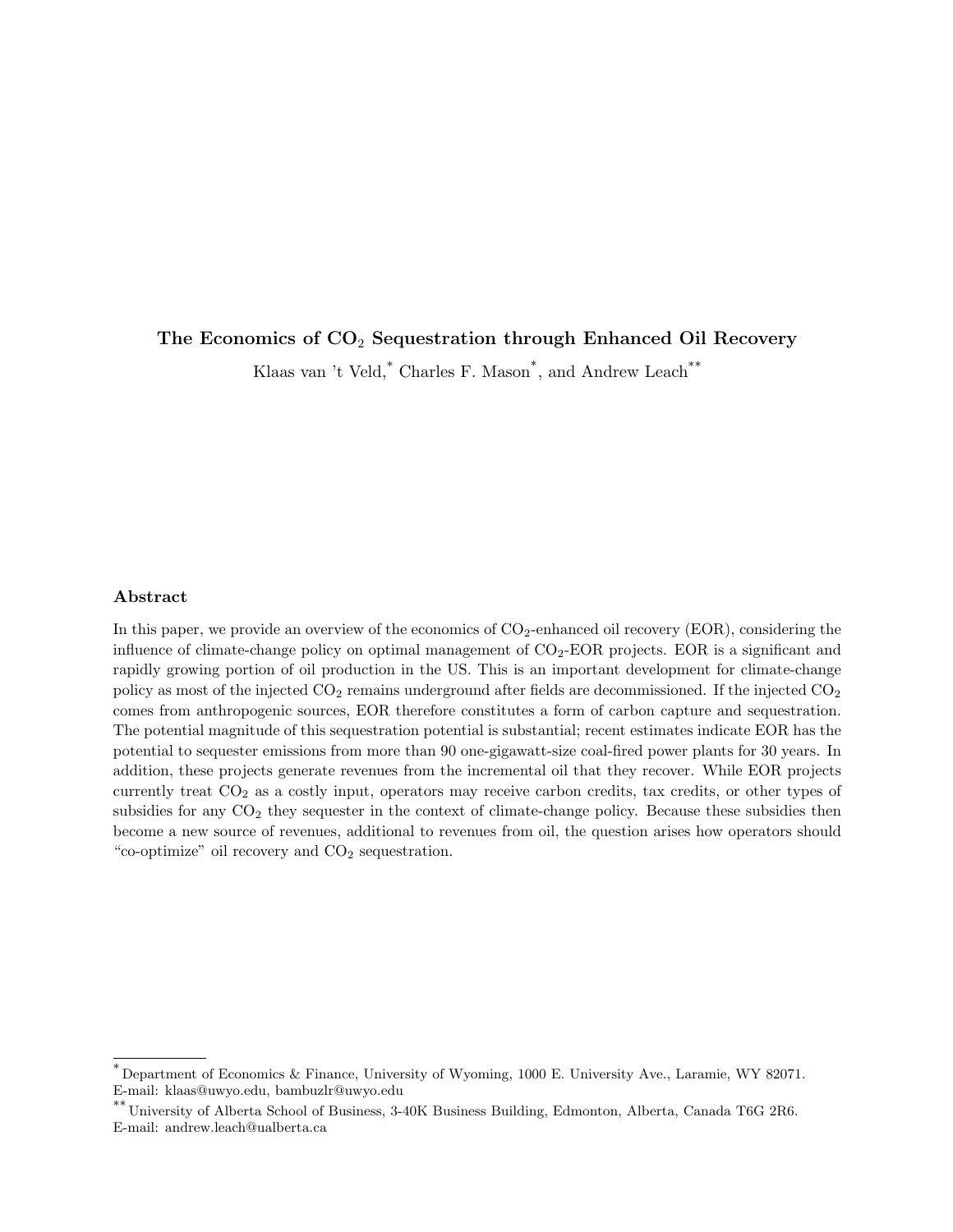### 1. INTRODUCTION

The process of injecting  $CO_2$  into mature oil fields to increase oil production, referred to as  $CO_2$ enhanced oil recovery  $(CO_2\text{-EOR})$ , contributes a significant and rapidly growing portion of oil production in the US. According to the most recent biannual survey of EOR production by the Oil and Gas Journal (Koottungal, 2012),  $CO<sub>2</sub>$ -EOR projects now produce about 350,000 barrels/day (5.6% of total US oil production), compared to just 190,000 barrels/day (3.2%) in the year 2000. This is an important development for climate-change policy, because almost all of the injected  $CO<sub>2</sub>$  remains underground after fields are decommissioned. Provided therefore that the  $CO<sub>2</sub>$  comes from anthropogenic sources, EOR constitutes a form of carbon capture and sequestration (CCS). Moreover, whereas projects that inject  $CO<sub>2</sub>$  into saline aquifers incur only costs, EOR projects generate revenues from the incremental oil that they recover. Recognizing perhaps the political advantage in emphasizing that captured  $CO<sub>2</sub>$  can generate economic value, the US Department of Energy (DOE) has in fact recently "re-branded" CCS to CCUS—the "U" standing for "utilization," mostly in  $CO_2$ -EOR projects (Marshall, 2012). The DOE's most recent report on  $CO_2$ -EOR (Kuuskraa et al., 2010) dramatizes the sequestration potential of  $CO<sub>2</sub>$ -EOR projects by estimating that they could collectively sequester the emissions from as many as 93 one-GW-size coal-fired power-plants for 30 years. In addition, it has widely been argued that promoting  $CO_2$ -EOR may provide a "bridge" to widespread capture of  $CO<sub>2</sub>$  for storage in aquifers (which have far greater sequestration capacity), by helping pay for required infrastructure.<sup>1</sup>

In this paper, we provide an overview of the economics of  $CO<sub>2</sub>-EOR$ . Our focus thereby is on insights from economic analysis that engineering studies have tended to overlook.

We first consider how climate-change policy may influence optimal management of  $CO_2$ -EOR projects. Currently, these projects treat  $CO<sub>2</sub>$  as a costly input, the use of which should be minimized. In the context of climate-change policy, however, operators may receive carbon credits, tax credits, or other types of subsidies for any  $CO<sub>2</sub>$  they sequester. Because these subsidies then become a new source of revenues, additional to revenues from oil, the question arises how operators should "co-optimize" oil recovery and  $CO<sub>2</sub>$  sequestration.

<sup>&</sup>lt;sup>1</sup> See, e.g., ARI (2010); MIT (2010); Steelman and Tonachel (2010), but see also Dooley et al. (2010) for a dissenting view.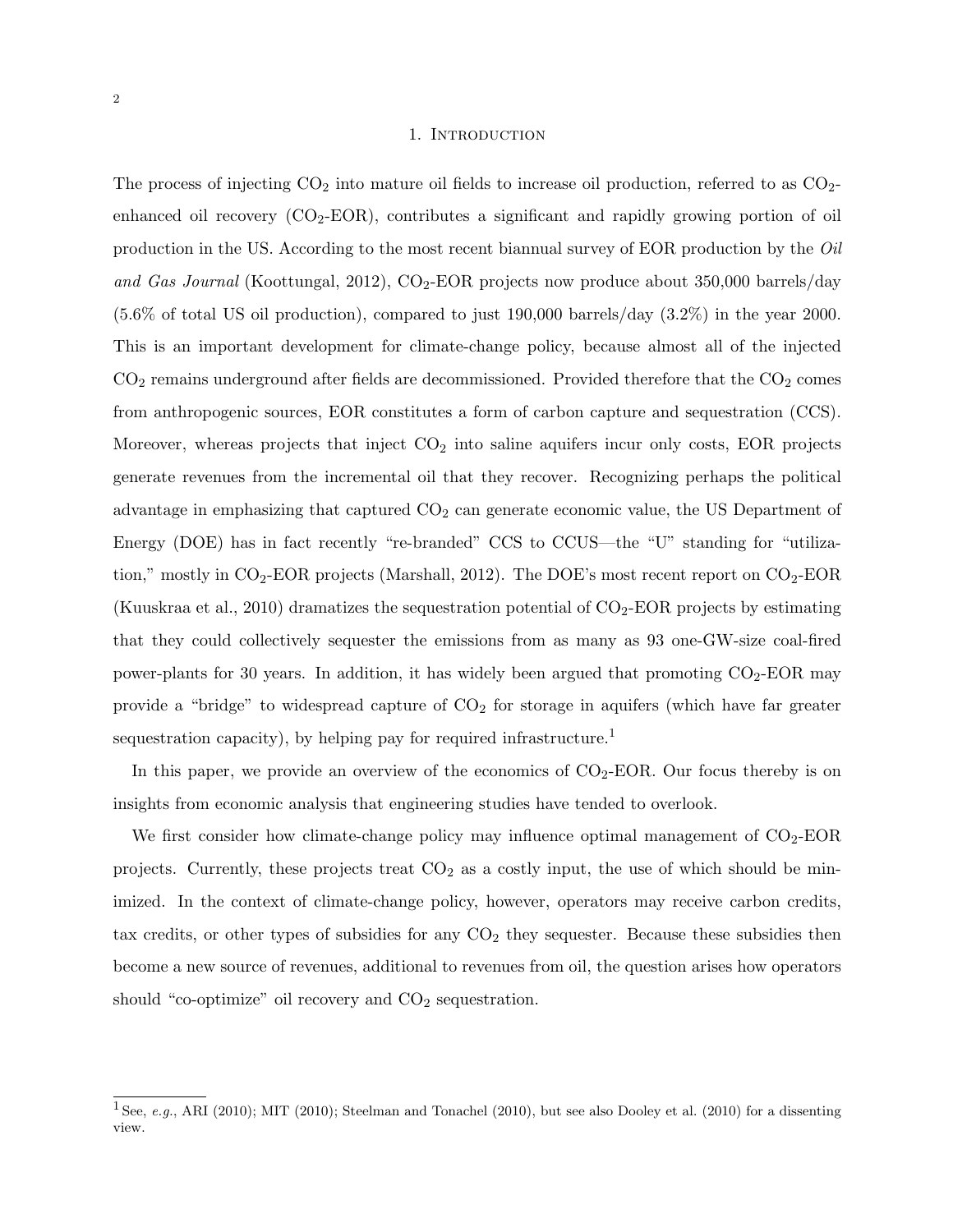

FIGURE 1. Schematic of fluid flows in a  $CO<sub>2</sub>$ -EOR project.

## 2. Modeling Oil Production

Several engineering studies (Asghari and Al-Dliwe, 2004; Jessen et al., 2005a; Kovscek and Cakici, 2005; Babadagli, 2006; Forooghi et al., 2009; Pamukçu and Gumrah, 2009; Ghomian et al., 2010; Jahangiri and Zhang, 2011) have addressed this question of co-optimization, examining how operators might modify well-completion, -spacing, and -control decisions, as well as the sequencing of  $CO<sub>2</sub>$  and water injection. The usefulness of these studies is limited, however, by the ad hoc criterion used to compare these decisions: the operator is usually assumed to maximize a simple weighted sum of cumulative oil recovery and cumulative  $CO<sub>2</sub>$  sequestration. More realistically, operators will maximize the net present value (NPV) of project profits—discounted oil and sequestration revenues less operating and investment costs—which we find may result in quite different management decisions.

One such difference is that, whereas engineering studies tend to hold  $CO<sub>2</sub>$  injection constant, NPV maximization dictates a gradually declining  $CO<sub>2</sub>$ -injection rate, to save on  $CO<sub>2</sub>$  recycling costs. To see why, consider the schematic of a  $CO<sub>2</sub>-EOR$  flood shown in Figure 1.

On the left, water and compressed  $CO_2$  are injected into the reservoir  $(q_{\text{wat}}^{\text{inj}})$  and  $q_{\text{CC}}^{\text{inj}}$  $\mathcal{C}_{\text{O}_2}^{\text{mJ}}$ , usually in alternating slugs—a process referred to as "water alternating gas" (WAG) injection. Inside the reservoir, the injected fluids help move oil towards production wells. In the process of doing so, some fraction of the injected  $CO_2$  remains sequestered in the reservoir  $(q_{CO}^{\text{seq}})$  $\frac{\text{seq}}{\text{CO}_2}$ ), taking up pore space vacated by the oil, as does some fraction of the injected water. On the right, a mixture of  $CO<sub>2</sub>$ , oil, and water flows out of production wells and is separated at the surface into flows of oil  $(q_{\text{oil}}^{\text{prd}})$ , recycled and recompressed  $CO_2$  ( $q_{CO_2}^{\text{rec}}$ ) and recycled water. In order to maintain a given injection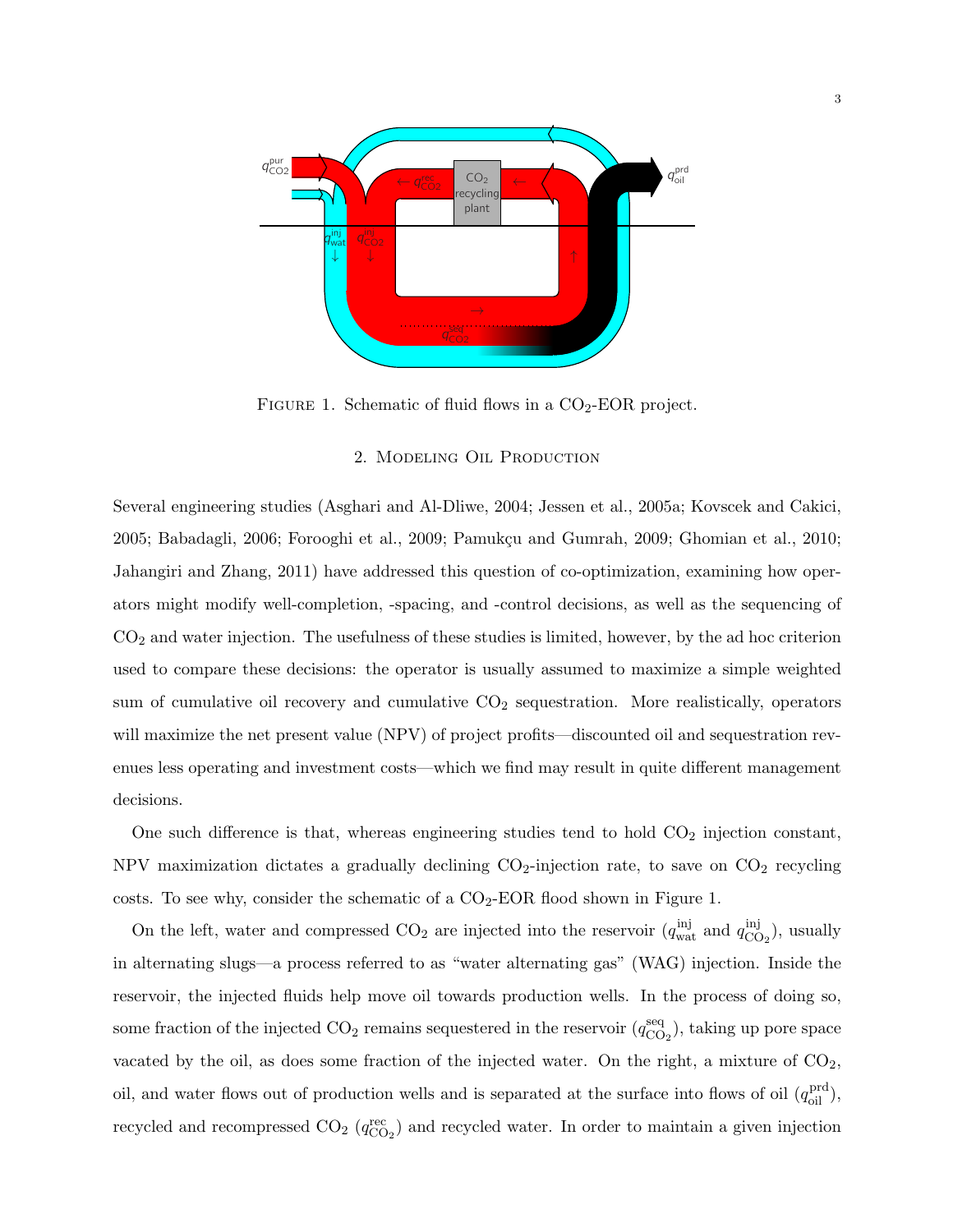ratio of water and  $CO<sub>2</sub>$ , the recycled flows are supplemented with new water and new, purchased  $CO<sub>2</sub>$  ( $q_{CO}^{\text{pur}}$  $_{\rm CO_2}^{\rm pur}$ ).

These physical flows give rise to the following profit flow from an EOR project in a given period (a year, say):

$$
profit = \underbrace{p_{oil}q_{oil}^{pred}}_{oil} + \underbrace{s_{CO_2}q_{CO_2}^{seq}}_{CO_2} - \underbrace{p_{CO_2}q_{CO_2}^{seq}}_{CO_2} - \underbrace{c^{rec}q_{CO_2}^{rec}}_{CO_2} - \underbrace{c^{oth}}_{other} ,
$$
\n
$$
u_{other}^{other} = \underbrace{p_{CO_2}q_{CO_2}^{seq}}_{subsidies} - \underbrace{c_{CO_2}q_{CO_2}^{seq}}_{costs} - \underbrace{c_{CO_2}q_{CO_2}^{orth}}_{costs} ,
$$
\n
$$
u_{other}^{other} = \underbrace{p_{CO_2}q_{CO_2}q_{CO_2}^{ren}}_{costs} - \underbrace{c_{CO_2}q_{CO_2}q_{CO_2}^{ren}}_{costs} ,
$$
\n
$$
u_{other}^{other} = \underbrace{p_{CO_2}q_{CO_2}q_{CO_2}q_{CO_2}^{ren}}_{costs} - \underbrace{c_{CO_2}q_{CO_2}q_{CO_2}q_{CO_2}^{ren}}_{costs} ,
$$
\n
$$
u_{other}^{other} = \underbrace{p_{CO_2}q_{CO_2}q_{CO_2}q_{CO_2}q_{CO_2}^{ren}}_{costs} - \underbrace{c_{CO_2}q_{CO_2}q_{CO_2}q_{CO_2}q_{CO_2}^{ren}}_{costs} ,
$$
\n
$$
u_{other}^{other} = \underbrace{p_{CO_2}q_{CO_2}q_{CO_2}q_{CO_2}q_{CO_2}q_{CO_2}^{ren}}_{costs} ,
$$
\n
$$
u_{other}^{other} = \underbrace{p_{CO_2}q_{CO_2}q_{CO_2}q_{CO_2}q_{CO_2}q_{CO_2}^{ren}}_{costs} ,
$$
\n
$$
u_{other}^{other} = \underbrace{p_{CO_2}q_{CO_2}q_{CO_2}q_{CO_2}q_{CO_2}q_{CO_2}^{ren}}_{costs} ,
$$
\n
$$
u_{other}^{other} = \underbrace{p_{CO_2}q_{CO_2}q_{CO_2}q_{CO_2}q_{CO_2}q_{CO_2}^{ren}}_{costs} ,
$$
\n
$$
u_{other}^{core} = \underbrace{p_{CO_2}q
$$

where  $p_{\text{oil}}$  and  $p_{\text{CO}_2}$  represent the unit prices of oil and  $\text{CO}_2$  in the given period,  $s_{\text{CO}_2}$  any unit subsidy for  $CO_2$  sequestration,  $c^{\text{rec}}$  the unit cost of  $CO_2$  recycling (which is a major flow expense of any EOR project), and finally  $c<sup>oth</sup>$  other operating costs (overhead, labor, maintenance, etc.).

For our economic analysis, it is useful to rearrange this profit expression, using two identities that follow from the schematic of Figure 1.

First, the schematic shows that if a given  $CO<sub>2</sub>$  injection flow is to be maintained,  $CO<sub>2</sub>$  purchases must make up for  $CO<sub>2</sub>$  sequestration, so  $q_{CO}^{pur}$  $_{\rm CO_2}^{\rm pur} = q_{\rm CO}^{\rm seq}$  ${}_{\text{CO}_2}^{\text{seq}}$ . Using this identity, we can merge the  $\text{CO}_2$ sequestration subsidies term  $s_{\text{CO}_2} q_{\text{CO}}^{\text{seq}}$  $^{seq}_{CO_2}$  and the  $CO_2$  purchase costs term  $p_{CO_2}q^{\text{pur}}_{\text{CO}}$  $_{\text{CO}_2}^{\text{pur}}$  into a single term  $(s_{\text{CO}_2} - p_{\text{CO}_2}) q_{\text{CO}}^{\text{seq}}$  $\frac{\text{seq}}{\text{CO}_2}$ . That is, we subtract from the subsidy  $s_{\text{CO}_2}$  for each unit sequestered the price  $p_{\text{CO}_2}$  of the additional unit of  $\text{CO}_2$  that will have to be purchased in order to make up for the sequestration and maintain the  $CO<sub>2</sub>$  injection flow: this price is in effect an indirect cost of sequestration.

Second, the schematic shows that the quantity of  $CO<sub>2</sub>$  recycled is just the quantity injected less that sequestered, so  $q_{\text{CO}_2}^{\text{rec}} = q_{\text{CC}}^{\text{inj}}$  $\frac{\text{inj}}{\text{CO}_2} - q_{\text{CO}}^{\text{seq}}$  ${}_{\text{CO}_2}^{\text{seq}}$ . Using this identity, we can split the  $CO_2$  recycling costs term  $c^{\text{rec}} q_{\text{CO}_2}^{\text{rec}}$  into two terms  $c^{\text{rec}} q_{\text{CC}}^{\text{inj}}$  $_{\rm CO_2}^{\rm inj} - c^{\rm rec} q_{\rm CO}^{\rm seq}$  $\frac{\text{seq}}{\text{CO}_2}$ : the first term is the "gross" recycling cost that would have to be incurred if the entire of injected  $CO<sub>2</sub>$  came back up and had to be recycled, while the second term is the recycling cost avoided because some of the  $CO<sub>2</sub>$  in fact does not come back up, but is sequestered in the reservoir. This avoided cost can therefore be viewed as an indirect benefit of, or revenue from, sequestration, and combined with the term  $(s_{\text{CO}_2} - p_{\text{CO}_2})q_{\text{CO}}^{\text{seq}}$  $_{\rm CO_2}^{\rm seq}$  to obtain "net" CO<sub>2</sub> sequestration revenues  $(s_{\text{CO}_2} - p_{\text{CO}_2} + c^{\text{rec}})q_{\text{CO}}^{\text{seq}}$ seq<br>CO<sub>2</sub>·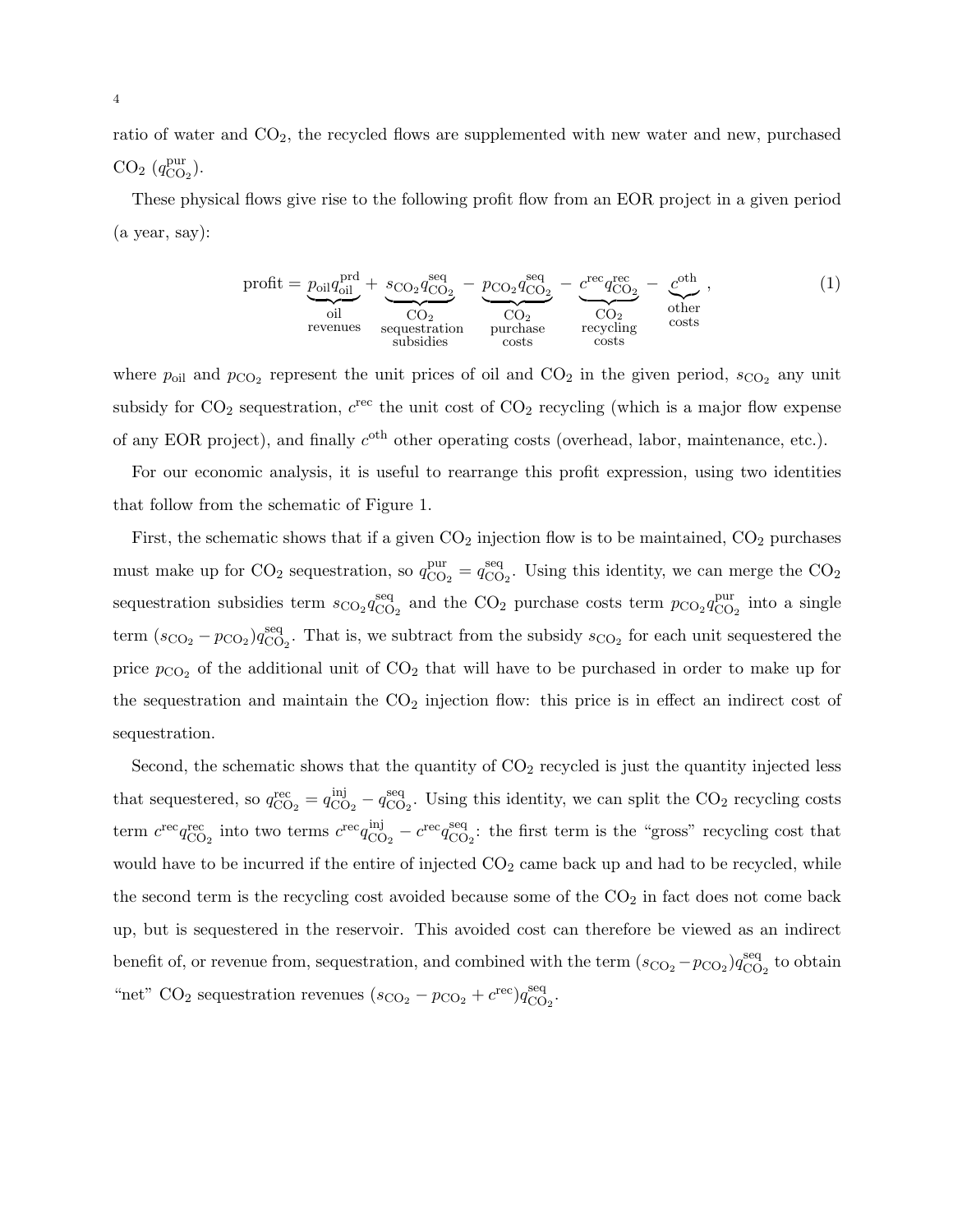With these changes, the profit expression becomes

$$
profit = \underbrace{p_{oil}q_{oil}^{prd}}_{oil} + \underbrace{(s_{CO_2} - p_{CO_2} + c^{rec})q_{CO_2}^{seq}}_{net CO_2} - \underbrace{c^{rec}q_{CO_2}^{inj}}_{cross CO_2} - \underbrace{c^{cth}}_{octs}^{other}
$$
\n
$$
(2)
$$
\n
$$
revenues
$$
\n
$$
costs
$$
\n
$$
costs
$$
\n
$$
costs
$$
\n
$$
costs
$$
\n
$$
1000
$$
\n
$$
11000
$$
\n
$$
12000
$$
\n
$$
13000
$$
\n
$$
14000
$$
\n
$$
15000
$$
\n
$$
16000
$$
\n
$$
17000
$$
\n
$$
18000
$$
\n
$$
19000
$$
\n
$$
19000
$$
\n
$$
19000
$$
\n
$$
19000
$$
\n
$$
19000
$$
\n
$$
19000
$$
\n
$$
19000
$$
\n
$$
19000
$$
\n
$$
19000
$$
\n
$$
19000
$$
\n
$$
19000
$$
\n
$$
19000
$$
\n
$$
19000
$$
\n
$$
19000
$$
\n
$$
19000
$$
\n
$$
19000
$$
\n
$$
19000
$$
\n
$$
19000
$$
\n
$$
19000
$$
\n
$$
19000
$$
\n
$$
19000
$$
\n
$$
19000
$$
\n
$$
19000
$$
\n
$$
19000
$$
\n
$$
19000
$$
\n
$$
19000
$$
\n
$$
19000
$$
\n
$$
19000
$$
\n
$$
19000
$$
\n
$$
19000
$$
\

Rearranging the expression in this manner is useful, because it shows that  $if$  it is optimal to maintain  $CO<sub>2</sub>$  injection  $q_{\rm CC}^{\rm inj}$  $\frac{m_1}{n_2}$  at a constant level, and if all prices and costs can be treated as contant as well, then the profit expression in effect reduces to a weighted sum of oil revenues and  $CO<sub>2</sub>$  sequestration:

$$
profit = \underbrace{p_{oil}}_{weight} q_{oil}^{pred} + \underbrace{(s_{CO_2} - p_{CO_2} + c^{rec})}_{weight} q_{CO_2}^{seq} - \underbrace{c^{rec} q_{CO_2}^{inj}}_{cross CO_2} - \underbrace{c^{other}}_{other}_{costs}.
$$
\n(3)  
\nproduction  
\n*equation*

That is, it reduces to the objective function used in the above-cited engineering studies, with the oil price  $p_{\text{oil}}$  and the "net price" of sequestration  $(s_{\text{CO}_2} - p_{\text{CO}_2} + c^{\text{rec}})$  as weights.

In reality, however, it is *not* optimal to hold  $CO<sub>2</sub>$  injection constant. This is because, although a successful CO2-EOR project initially sees a bump in oil production, eventually (usually within a few years) the oil flow peaks and thereafter gradually declines, for purely physical reasons: progressively less oil remains in the reservoir, and that remaining oil is progressively harder to dislodge. Concominantly, because progressively less oil vacates pore spaces in the reservoir rock, the flow of CO<sup>2</sup> sequestered in those pore spaces declines as well.

As a result, both revenue streams from the EOR project fall over time as well.<sup>2</sup> In other words, the benefits of  $CO_2$  injection fall over time: the whole point of injecting  $CO_2$  is precisely to generate these oil and sequestration revenues. But then, if the benefits of injection fall, it cannot be optimal (i.e., profit maximizing) to keep injecting at a constant rate, thereby keeping the costs of injection constant. Rather, it is optimal to gradually reduce the injection rate, thereby reducing costs in line with benefits.

This in turn has two implications for the objective function of EOR operators. First, rather than casting the objective as a weighted sum of oil production and  $CO<sub>2</sub>$  sequestration alone (minus constant terms), the objective should include a third, injection term, with the cost of recycling as

 $2$  Assuming, of course, that the oil price and net  $CO<sub>2</sub>$  price stay relatively constant and in particular do not increase rapidly enough to offset the decline in oil production and  $CO<sub>2</sub>$  sequestration.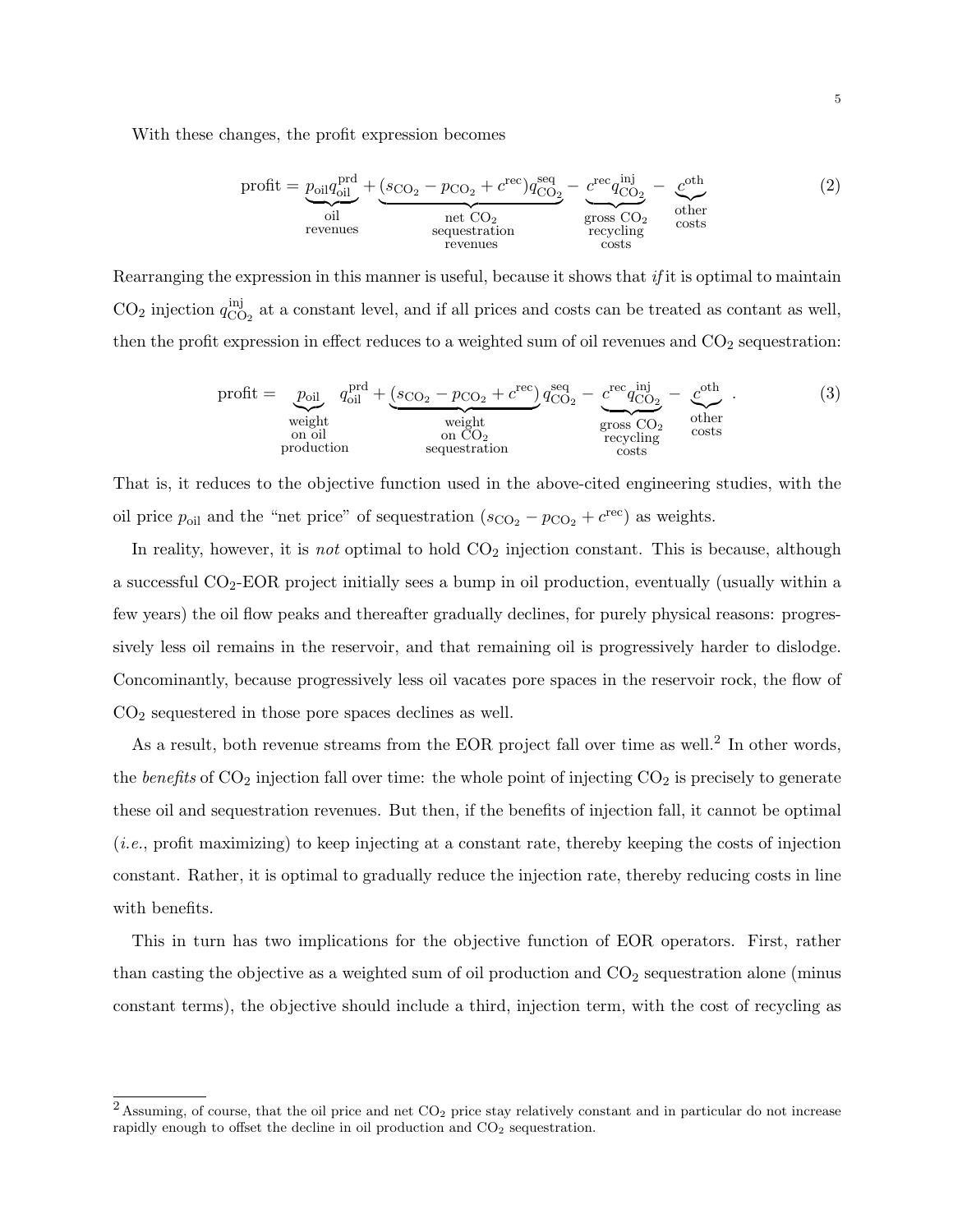its weight:

$$
profit = \underbrace{p_{oil}}_{weight} q_{oil}^{pred} + \underbrace{(s_{CO_2} - p_{CO_2} + c^{rec})}_{weight} q_{CO_2}^{seq} - \underbrace{c^{rec}}_{weight} q_{CO_2}^{inj} - \underbrace{c^{oth}}_{other}.
$$
\n(4)\n
$$
p_{I}^{eq} + \underbrace{(s_{CO_2} - p_{CO_2} + c^{rec})}_{model} q_{CO_2}^{seq} - \underbrace{c^{ct}}_{output} q_{CO_2}^{inj} - \underbrace{c^{oth}}_{other}.
$$
\n(5)

Second, because all three flows vary over time (and not in lockstep), the time value of money should be taken into account: changes in the flows because of from operating decisions and resulting changes in revenues and costs should matter more to the operator, the earlier in the lifetime of an EOR project they occur. That is, the objective should not just be profit in any given time period t or the simple sum of profits over the project's lifetime  $T<sup>3</sup>$ , but rather the sum of discounted profits or net present value,

$$
NPV = \sum_{t=0}^{T} \frac{1}{(1+r)^t} \left[ p_{\text{oil},t} q_{\text{oil},t}^{\text{prd}} + (s_{\text{CO}_2,t} - p_{\text{CO}_2,t} + c_t^{\text{rec}}) q_{\text{CO}_2,t}^{\text{seq}} - c_t^{\text{rec}} q_{\text{CO}_2,t}^{\text{inj}} - c_t^{\text{oth}} \right].
$$
 (5)

In previous work (Leach et al., 2011), we used an extremely stylized model of an EOR project to confirm the intuitive argument above suggesting that optimal  $CO<sub>2</sub>$  injection should fall over time. At the heart of the model are just two assumptions, both of which involve the  $CO<sub>2</sub>$  injection fraction at any given point in time,  $f_{\text{CO}_2,t}^{\text{inj}} \equiv q_{\text{CO}_2,t}^{\text{inj}}/(q_{\text{CO}_2,t}^{\text{inj}} + q_{\text{wat},t}^{\text{inj}})$ :

Assumption 1. Oil production at any point in time is a fraction of remaining recoverable reserves, whereby this fraction is an inverse U-shaped function of the  $CO<sub>2</sub>$  injection fraction:

$$
q_{oil,t}^{prd} = \delta(f_{CO_2,t}^{inj}) \times R_{oil,t}
$$
\n
$$
\tag{6}
$$

**Assumption 2.**  $CO_2$  sequestration at any point in time is the product of the  $CO_2$  injection fraction and oil production:

$$
q_{CO_2,t}^{seq} = f_{CO_2,t}^{inj} \times q_{oil,t}^{prd} \tag{7}
$$

The first assumption captures two stylized facts about oil production from EOR projects. One is that, after an initial jump, production declines at a roughly exponential rate over time when the injection fraction is held constant. The other is that oil recovery is maximized when a mix of  $CO<sub>2</sub>$ and water is injected, using alternating slugs. The slugs of water serve to increase the the area of

 $3$  Given constant weights, the latter would be equivalent to a weighted sum of cumulative oil production,  $CO<sub>2</sub>$ sequestration, and  $CO<sub>2</sub>$  injection.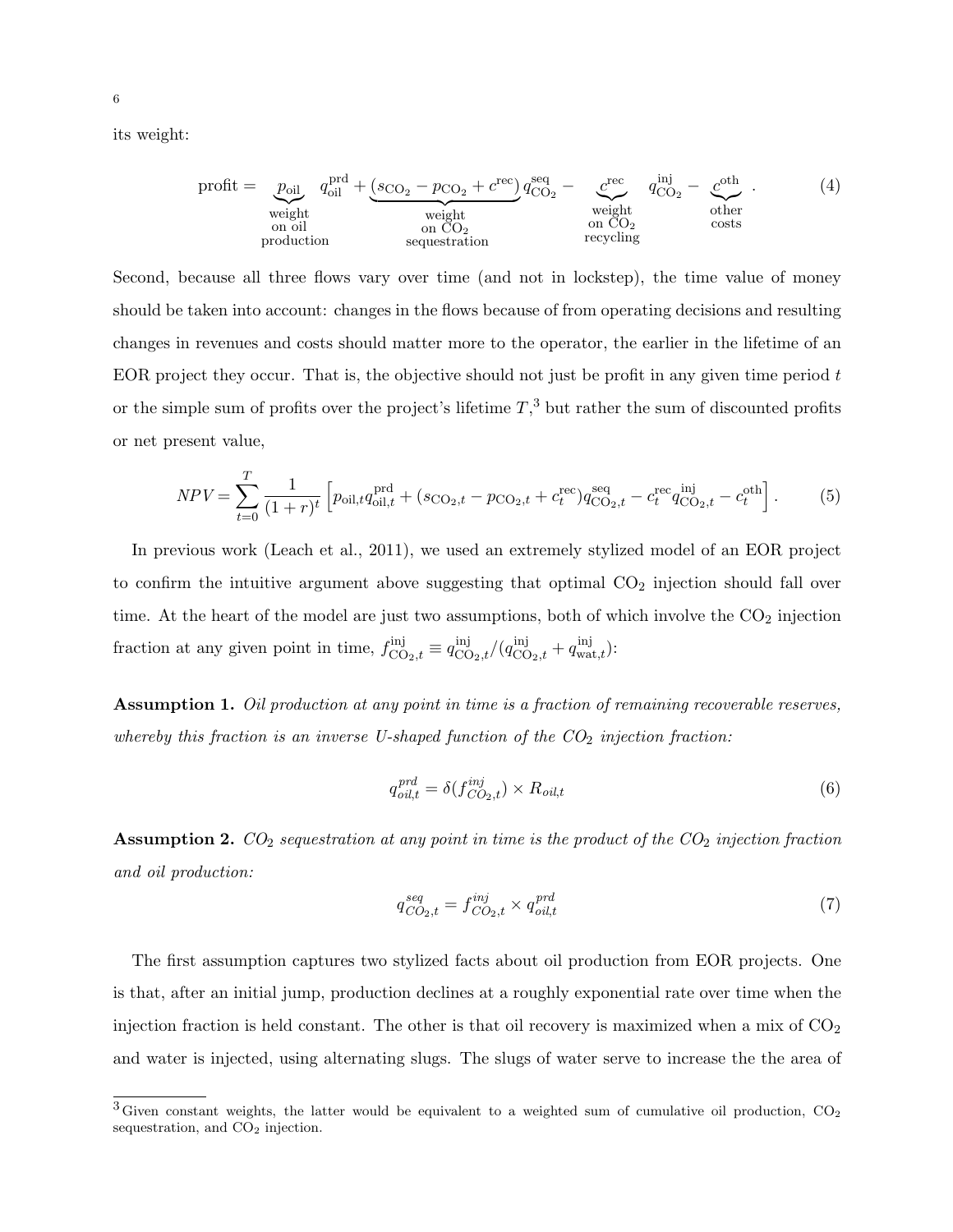

FIGURE 2. Assumed relationship between  $CO<sub>2</sub>$  injection, oil production, and  $CO<sub>2</sub>$  sequestration.

| $R_{\rm oil,0}$  | 10 Initial recoverable reserves (million barrels)                 |
|------------------|-------------------------------------------------------------------|
| $a^{inj}$        | 10 Combined injection of $CO2$ and water (million barrels/year)   |
| $p_{CO_2}$       | 4 $CO2$ purchase cost (\$/barrel)                                 |
| $c^{\rm rec}$    | 1 $CO_2$ recycling cost (\$/barrel)                               |
| $c^{\text{oth}}$ | 1 Other costs $(\$$ million)                                      |
|                  | 27 Up-front capital cost of switching to $CO2$ flood (\$ million) |
| $\,r\,$          | 5 Discount rate $(\%/year)$                                       |
|                  | TABLE 1. Baseline parameter values.                               |

the reservoir that the slugs of  $CO_2$  sweep through, by reducing the tendency of  $CO_2$  to "finger" or "channel" between injection and production wells, bypassing some of the oil.<sup>4</sup>

The second assumption reflects the fact that both injected fluids end up occupying the pore space vacated by produced oil. It seems reasonable that they should end up doing so roughly in proportion to their ratio in the injection mix.

Figure 2 shows the relationship between the  $CO<sub>2</sub>$  injection rate and the oil production and  $CO<sub>2</sub>$  sequestration rates implied by these assumptions, if the  $\delta$  function is a simple quadratic  $\delta(f^{\text{inj}}_{\text{CO}_2,t}) = 0.06 + 0.2 f^{\text{inj}}_{\text{CO}_2,t} - 0.16 (f^{\text{inj}}_{\text{CO}_2,t})^2.$ 

Importantly, this functional form and its coefficients are merely illustrative: although they are loosely based on data from a simulation study by Guo et al. (2006) as well as on experience at the Lost Soldier-Tensleep EOR project in Wyoming, the actual shape of the functions is likely to be highly dependent on the specific properties of any given reservoir and of the oil it contains.

 $4$  See, e.g., Al-Shuraiqi et al. (2003), Jessen et al. (2005b), Juanes and Blunt (2006), Guo et al. (2006), and Trivedi and Babadagli (2007).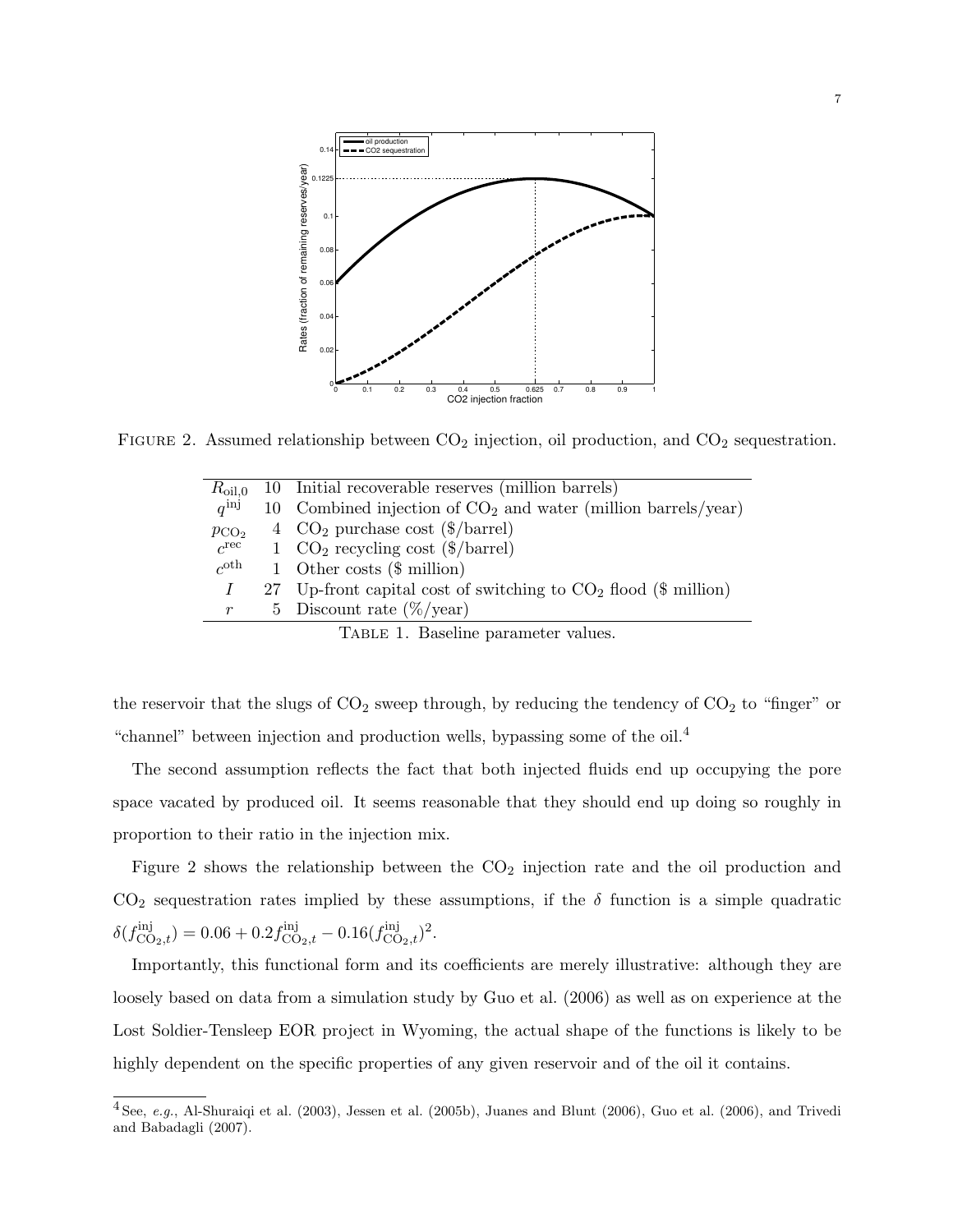

Figure 3. Baseline simulation results.

The full model consists of objective function (5), equations (6) and (7), and an equation  $R_{\text{oil},t+1}$  =  $R_{\text{oil},t} - q_{\text{oil},t}^{\text{prd}}$  to update remaining reserves in each period. Using the parameter values given in Table 1,<sup>5</sup> we solve the model numerically for the combination of terminal time T and vector of  $CO_2$ injection rates  $q_{\rm CC}^{\rm inj}$  $\lim\limits_{\text{CO}_2,0}, q^{\text{inj}}_{\text{CC}}$  $\lim_{\text{CO}_2,1}, q^{\text{inj}}_{\text{CC}}$  ${}_{\text{CO}_2,2}^{\text{inj}}, \cdots, q_{\text{CO}_2,T}^{\text{inj}}$  up to that time that maximize NPV.

Figure 3 shows the result at our baseline oil price of  $$100/b$ l and baseline CO<sub>2</sub> sequestration subsidy of  $4/bl \approx 40/tCO_2$ . At these values, it is optimal to intially inject a mix of about 50%  $CO<sub>2</sub>$  and water, but to gradually drop the  $CO<sub>2</sub>$  fraction over time. After 22 years, the optimal fraction drops to zero, after which the project optimally continues to operate for another 31 years (so the optimal terminal time  $T$  is 53 years) while injecting only water.

Paradoxically, when we then re-run the simulations for a range of oil prices and  $CO<sub>2</sub>$  subsidies, we find that cumulative  $CO<sub>2</sub>$  sequestration is much more responsive to the oil price than to the sequestration subsidy. As shown in Figure 4, halving the subsidy to  $$20/tCO<sub>2</sub>$  reduces cumulative sequestration by only about 5%, while doubling the subsidy to  $$80/tCO<sub>2</sub>$  increases cumulative sequestration by only  $11\%$ . In contrast, halving the oil price to  $$50/b$  reduces cumulative sequestration by 36%, and doubling the oil price to \$200/bl increases cumulative sequestration by 42%.

 $5$  Note that we measure CO<sub>2</sub> in barrels rather than the more conventional units of mcf (1,000 cubic feet at standard surface temperature and pressure conditions) or  $tCO<sub>2</sub>$  (1 metric tonne). At the temperature and pressure conditions inside the Lost-Soldier Tensleep reservoir,  $1 \text{ mcf of CO}_2$  is compressed to about 0.471 barrels, which we round off to 0.5 bl/mcf. The standard conversion factor between mcf and  $tCO_2$  is about 18.9, which we round off to 20 mcf/tCO<sub>2</sub>. See Leach et al. (2011) for further details.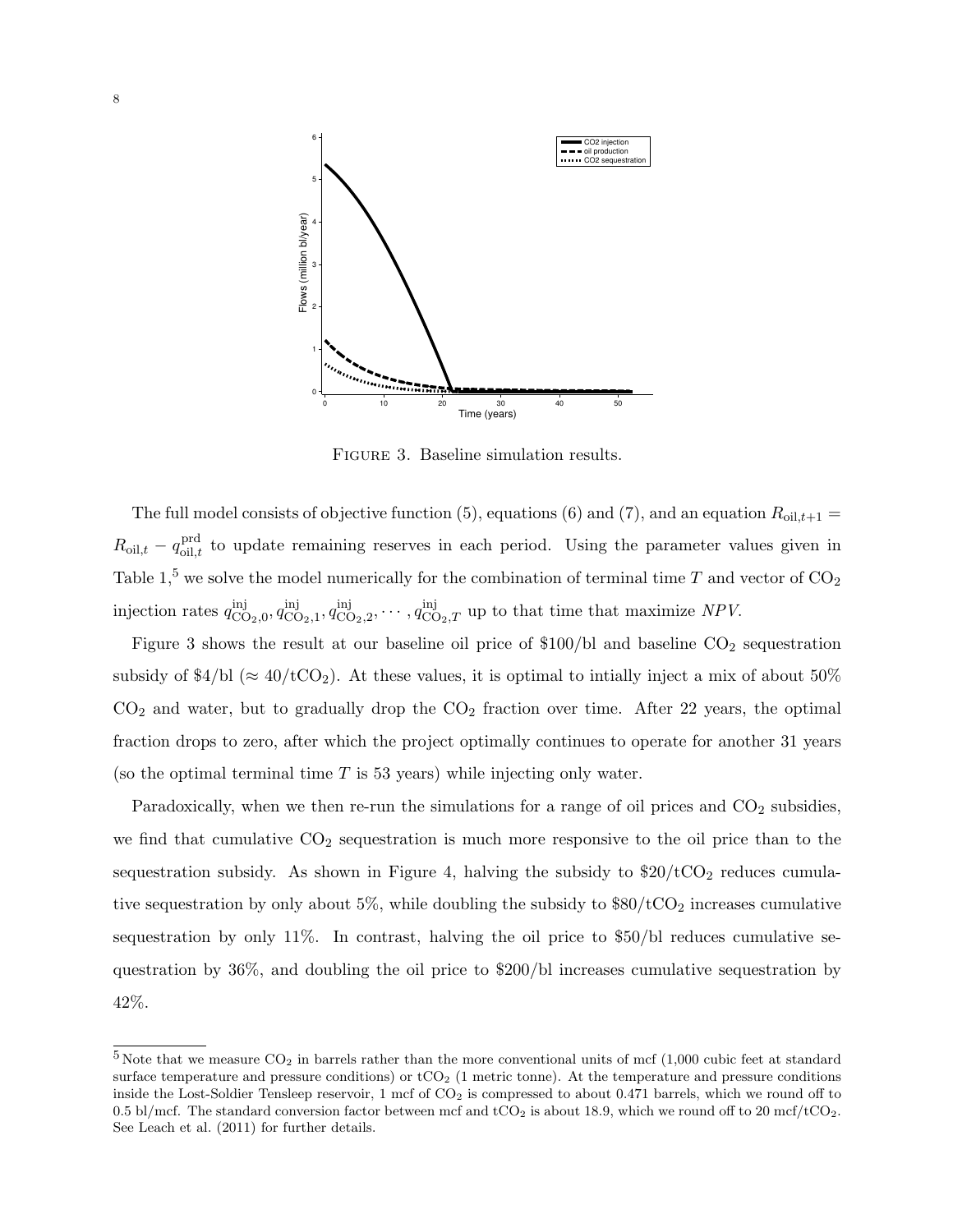

FIGURE 4. Sensitivity of cumulative sequestration to (a) the oil price (b) the sequestration subsidy.

The reason is quite straightforward: at realistic oil-price and sequestration-subsidy levels, oil revenues make up a far larger share of a project's profits than do sequestration revenues. In terms of equation (4) above, not only is the sequestration rate  $q_{\rm CC}^{\rm inj}$  $\frac{m_1}{n_2}$  is over most of the project's lifetime less than half as large as the oil production rate  $q_{\text{oil}}^{\text{prd}}$  (when both are expressed in comparable units such as bl/year) but its weight is orders of magnitude smaller: over the range of subsidies and prices considered in Figure 4, the weight on sequestration varies from \$-1 to \$5, while that on oil production varies from \$50 to \$200. As a result, the operator's incentive, even with sequestration subsidies as high as  $$80/tCO<sub>2</sub>$ , is to largely ignore sequestration and instead manage the project so as to maximize oil production alone.

The relationship between oil production and sequestration shown in Figure 2, however, implies that increasing oil production even slightly in response to a higher oil price may require injecting, and hence sequestering, large amounts of additional  $CO<sub>2</sub>$ . For example, we find that if the oil price doubles from \$100 to \$200, the operator's optimal  $CO<sub>2</sub>$  injection rate over the first 30 years of the project increases 45%, from 2.26 million bl/year to 3.29 million bl/year. Doing so increases average oil production by only 2%, from 0.312 million bl/year to 0.318 million bl/year, but this implies a revenue boost from oil sales of \$1.2 million/year. At the same time it increases average  $CO<sub>2</sub>$  sequestration by 24%, from 0.126 million bl/year to 0.155 million bl/year, but this implies a revenue boost from sequestration subsidies of only \$0.12 million/year. From the operator's point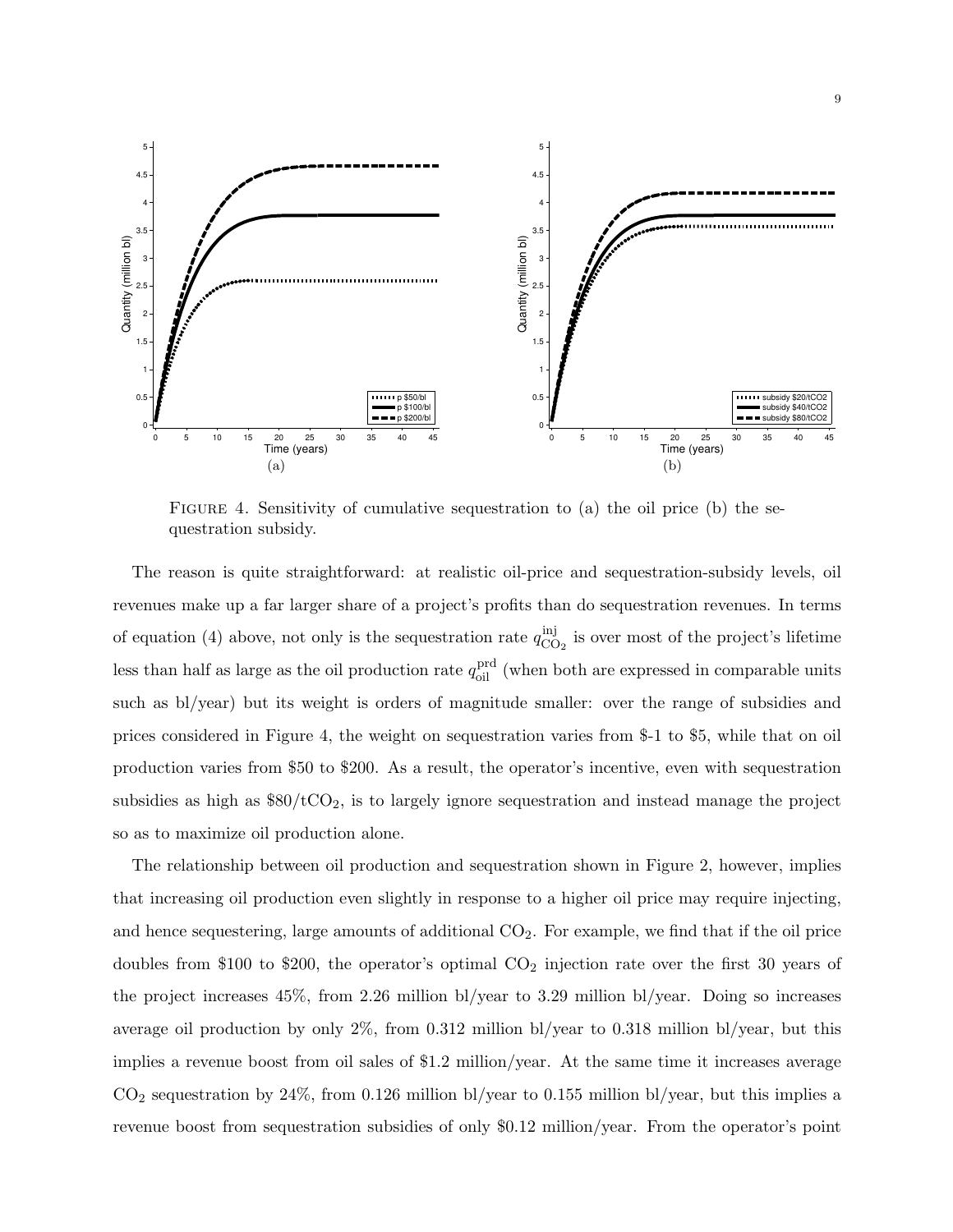of view, then, the boost in  $CO<sub>2</sub>$  sequestration, while significant in quantity terms, is just a "side effect" in dollar terms.

Conversely, even very high sequestration subsidies will not induce the operator to alter project management by much. A true tradeoff between oil revenues and  $CO<sub>2</sub>$  sequestration emerges only when the subsidy reaches levels as high as  $$120/tCO<sub>2</sub>$  (well above realistic levels in the near future), and even then, the operator will optimally give up only very small amounts of oil production in order to boost  $CO_2$  sequestration. In terms of Figure 2, it is only at these very high  $CO_2$  subsidy levels that the operator will briefly, at the very beginning of the flood, choose a  $CO<sub>2</sub>$  injection fraction higher than the oil-production-maximizing fraction of 0.625.

While the preceding result suggests that climate policy should perhaps focus on raising oil prices rather than on subsidizing  $CO<sub>2</sub>$  sequestration, we find this need not be the case. There are two reasons.

First, we find—in an extension of our previous work that incorporates possible changes in oil prices or  $CO_2$  subsidies over time (Leach et al., 2010)—that rapid increases in the oil price, if anticipated by operators, may greatly reduce sequestration by  $CO<sub>2</sub>-EOR$  projects. As shown in panel (b) of Figure 5, cumulative sequestration from our model project drops by as much as 53%, from 3.77 million bl to 1.78 million bl, if instead of staying constant at \$100/bl, the oil price increases at a rate of 7.5% per year.

Underlying this is the fact that large up-front investment costs are required to switch from conventional oil-recovery methods, such as waterflooding, to  $CO<sub>2</sub>$  injection. That is, the full expression for the net present value of a project is

$$
NPV = -I + \sum_{t=0}^{T} \frac{1}{(1+r)^t} \left[ p_{\text{oil},t} q_{\text{oil},t}^{\text{prd}} + (s_{\text{CO}_2,t} - p_{\text{CO}_2,t} + c_t^{\text{rec}}) q_{\text{CO}_2,t}^{\text{seq}} - c_t^{\text{rec}} q_{\text{CO}_2,t}^{\text{inj}} - c_t^{\text{oth}} \right], \tag{8}
$$

where  $I$  is the up-front investment cost.

In general, oil field operators have an incentive to delay switching in order to delay these investment costs. When oil prices are anticipated to increase, there is an additional incentive to delay: by so doing, the CO2-induced boost in oil production is pushed back to a time when oil prices are higher. But the extension of waterflooding until this later switching time also reduces  $CO<sub>2</sub>$ sequestration. This is because reservoir pore space that would have been occupied by  $CO<sub>2</sub>$  had EOR commenced sooner will now be occupied by water.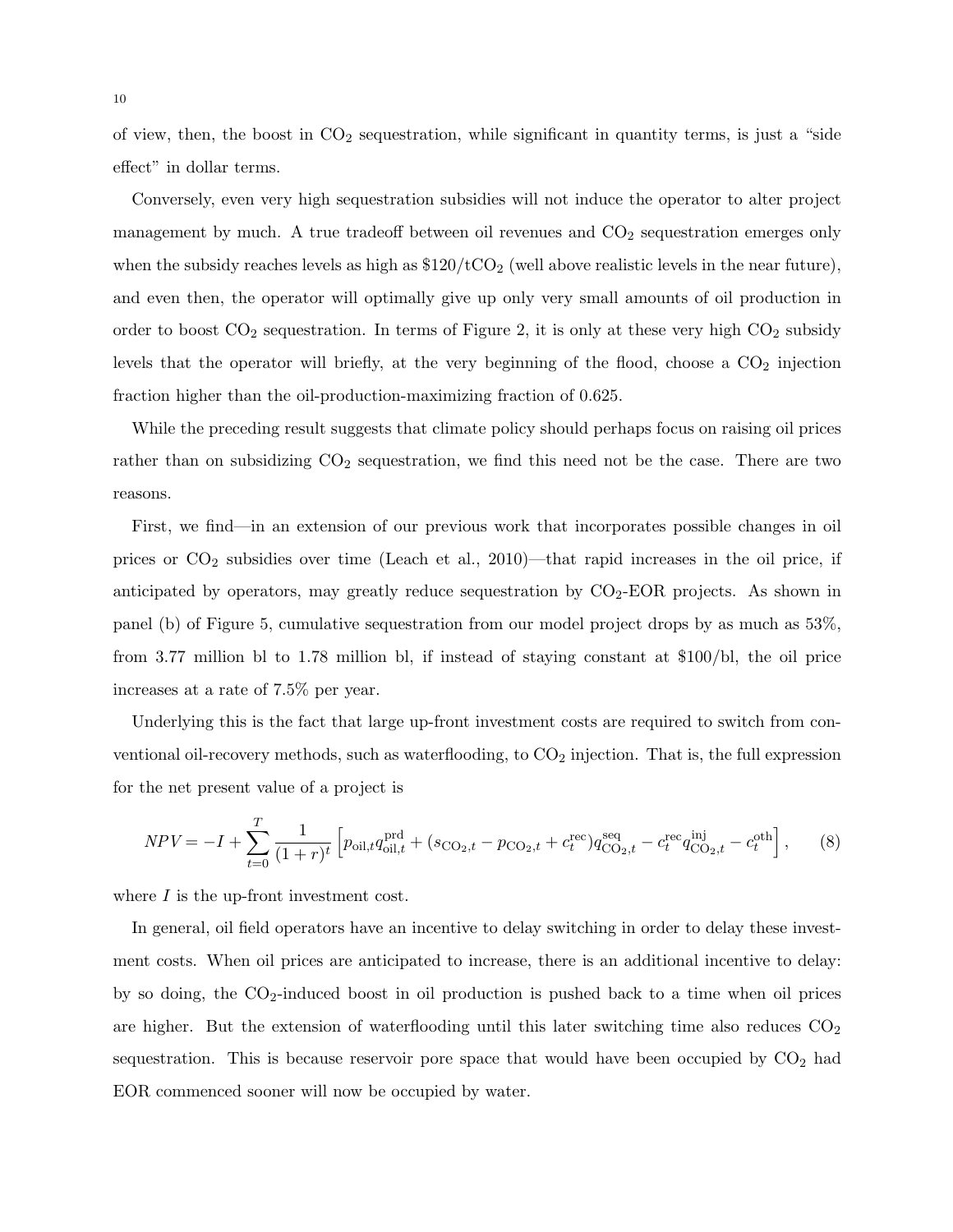

FIGURE 5. Sensitivity of cumulative sequestration to (a) the oil price (b) the sequestration subsidy.

Second, and independent of the first effect, when the incremental oil recovered by EOR projects is consumed, additional  $CO<sub>2</sub>$  emissions will be generated. A common misconception is that these emissions can be ignored, ostensibly because incremental oil from EOR merely "displaces" conventionally produced oil.

In their study of net sequestration by eight North American  $CO<sub>2</sub>-EOR$  projects, Faltinson and Gunter (2011) suggest, for example, that

"Project-life-cycle emissions attributed to  $CO<sub>2</sub>$  EOR should include fugitive emissions directly related to the CO2-EOR project only, and not include downstream emissions common to all sources of oil supply."

This is because, they argue,

"World oil production is determined by world oil demand and if  $CO<sub>2</sub>$ -EOR projects were not undertaken, some other source of oil would step forward and fill the gap. Therefore, executing  $CO<sub>2</sub>$ -EOR projects will not result in incremental aggregate refining and consumption emissions" (emphasis added).

This line of reasoning presumes, however, that aggregate world demand for oil is fixed, *i.e.*, perfectly insensitive to price. If so, any drop in the oil price caused by increasing EOR supply will induce no expansion of demand, forcing marginal conventional oil projects to cut back production by exactly the amount of EOR production added. Realistically, however, world demand is price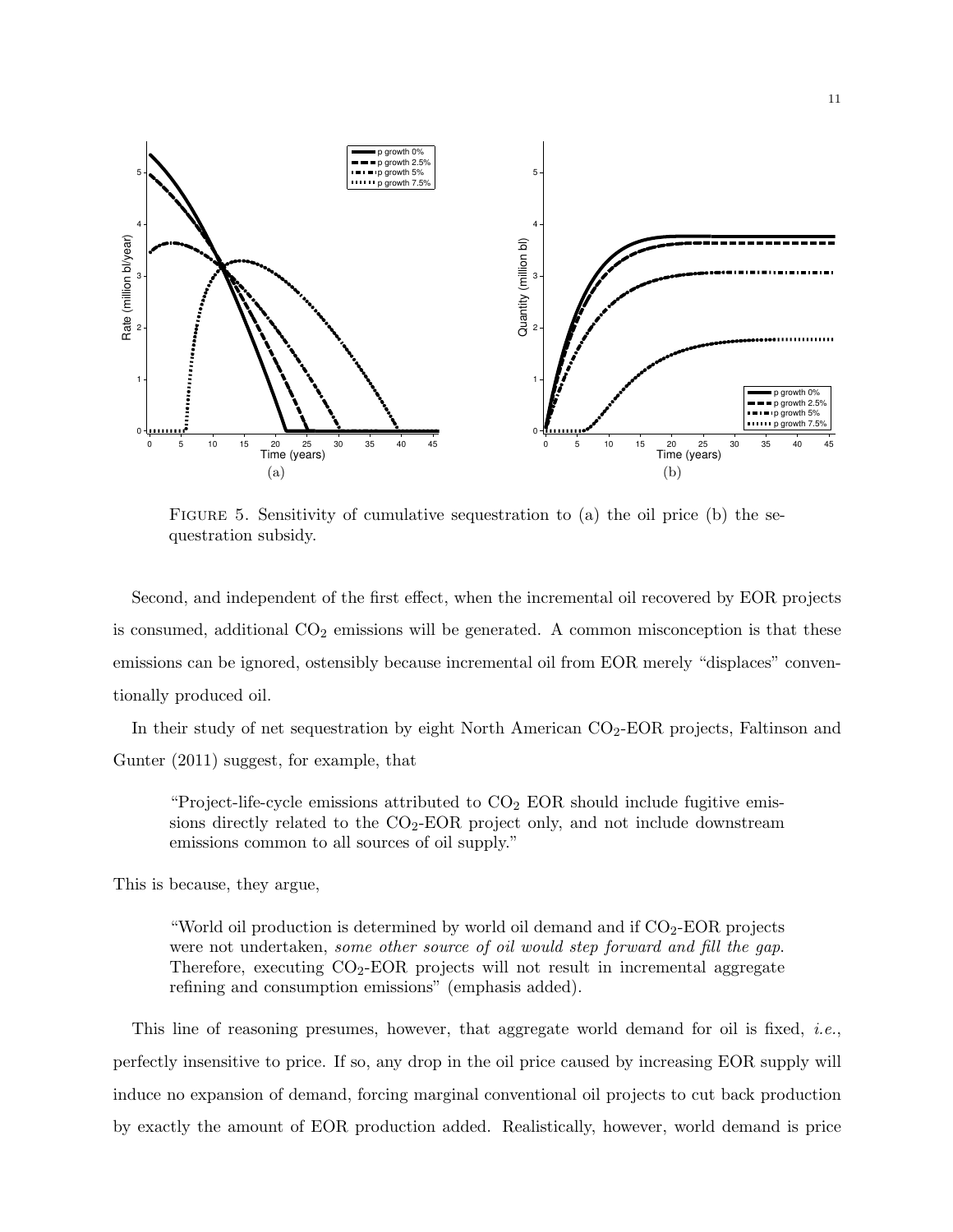sensitive (particularly in the long run), and incremental EOR production therefore does expand aggregate consumption and emissions.

# 3. Market Equilibria

We provide a graphical illustration of the oil market, based on the model previously described. For expositional simplicity, we discuss only the first two periods of a multi-period story. In this setting, we refer to the current time frame as "period 0" and the future as "period 1." At the start of a given period t, firms collectively have remaining reserves  $r_t^{\text{con}}$ , where the superscript indicates that these reserves have been developed using conventional technology. Of these reserves, at most a given proportion  $\delta$  can be extracted. Under a wide range of conditions, this constraint will bind, allowing us to focus on the role played by current "developed" reserves. To produce a greater level of output, new reserves must be added to the portfolio, a process that involves exploration and development. Here we do not describe these steps in any detail; rather, we focus on the impact these "additions"  $a^{\text{con}}$  will have on the problem.

Adding reserves is costly, with the total cost given by  $c(a^{\text{con}}, A^{\text{con}})$ , where  $A^{\text{con}}$  is cumulative additions at the current time. One can think of a story in which the relatively easy to find and develop reserves are added sooner, in which case the costs of adding reserves naturally rise as cumulative additions mount. With this intuition in mind, we assume  $c_A > 0$ ; it is also natural to assume that adding more reserves is costly, given any particular level of accumulated additions, so that  $c_a > 0$  as well.

In deciding what level of additions to bring forward at time 0, the (discounted) stream of operating profits is compared against the (up front) development costs; this implies a cutoff price,  $\hat{p}_0$ , that would just generate the requisite stream of profits. Viewed through this lens, one can think of the incremental cost of bringing forward greater levels of additions as comprising an increasing supply schedule. We denote the available reserves in period  $t$  (after the new additions are brought on line) as  $R_t^{\text{con}} \equiv r_t^{\text{con}} + a_t^{\text{con}}$ ; based on these available reserves, output is  $Q_t^{\text{con}} = \delta R_t^{\text{con}}$ . Within the period, the market equilibrium price equates the incremental cost associated with this supply schedule to the willingness to pay for that last barrel of oil, as reflected by the market demand curve.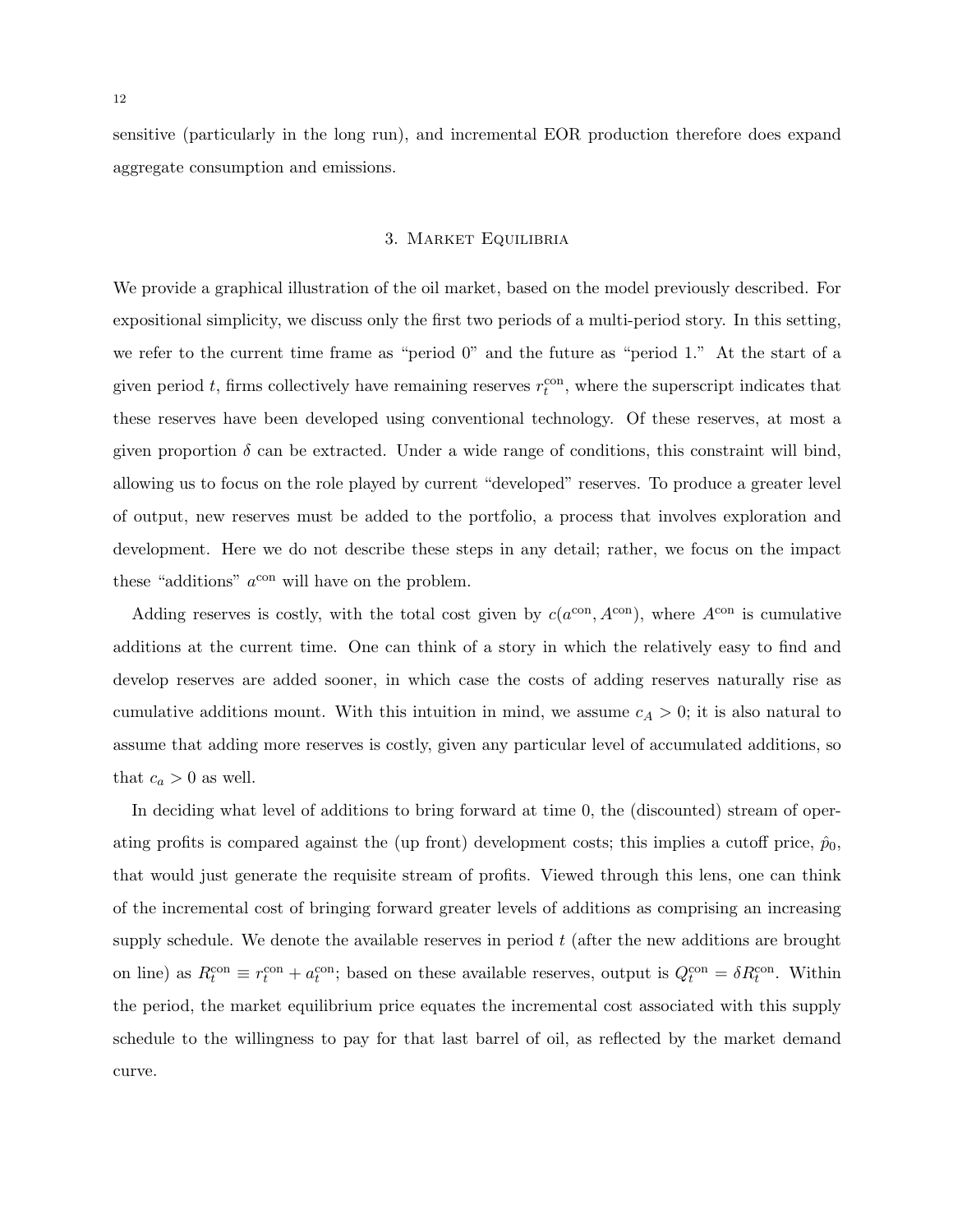

Figure 6. Stylized representation the world oil market at two periods in time, without (panels (a) and (b)) or with additional production from  $CO<sub>2</sub>-EOR$  (panels (c) and (d)).

Writing the optimal level of new additions in period 0 be  $a_0^{\text{con}}$ , total output delivered to market is then  $Q_0 = \delta(r_0^{\text{con}} + a_0^{\text{con}})$ . The market-equilibrium price corresponding to this level of output, illustrated in panel (a) of Figure 6, is  $p_0$ .

Now consider the next period. The remaining reserves at the start of the period are  $r_1^{\text{con}}$  $(1 - \delta)R_0^{\text{con}}$ , the fraction of period-0 available reserves that was not extracted. Again, firms may add to these reserves, up to the point where the last barrel added brings a profit stream that just covers the current development cost. Because the depletion effect associated with period 0 production reduces the amount that can be produced in period 1, the supply curve shifts in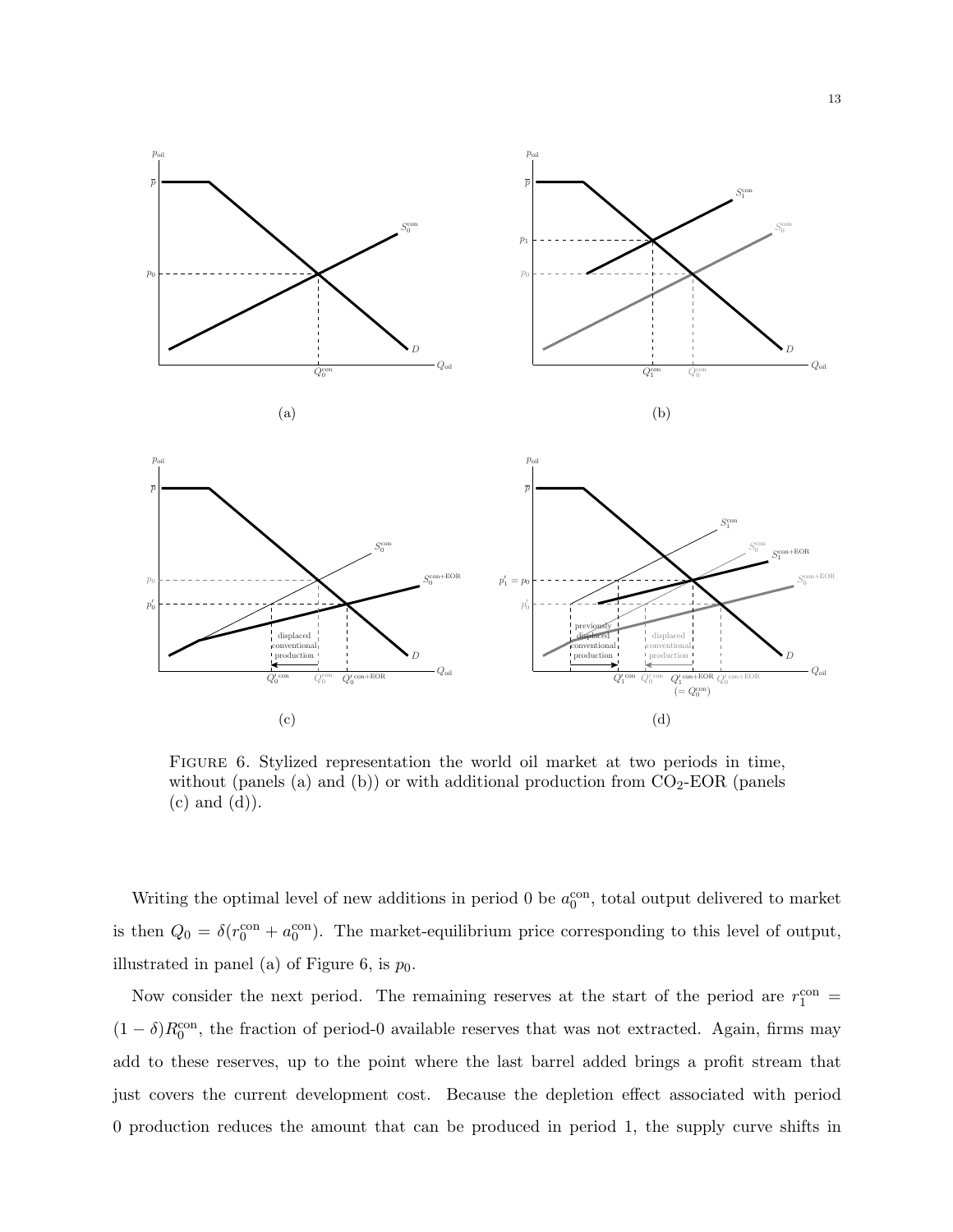(leftward) between periods 0 and 1.<sup>6</sup> As a result, the market equilibrium price increases from  $p_0$  to  $p_1$ . This point is illustrated in panel (b) of Figure 6.

In this framework, imagine firms discover the potential to add to reserves via  $CO<sub>2</sub>-EOR$ . This technique is similar to additions, in that it raises the available stock of reserves, but it is cheaper to incorporate. The increased production that EOR facilitates induces an outward tilting of the supply curve, above some new threshold price; panel (c) of Figure 6 illustrates. With this new supply curve, the market equilibrium price falls and equilibrium quantity rises.<sup>7</sup>

Importantly, the increase in market quantity implies that the new output associated with EOR must more than offset the reduction in output from conventional sources that are not brought to market in period 0. That is, the oil production "displaced" by EOR is smaller than the increase due to EOR, contrary to arguments that have been made. Note too that this "displaced" production is associated with new additions that are no longer economic as a result of the lower price that follows naturally from the increase in supply arising from EOR. While these additions are not brought on line in period 0, they are nevertheless still available in the future.

Because of the upward-sloping nature of the incremental cost curve for additions, some additions to conventional developed reserves remain economic even with the lower price; call the corresponding optimal level of additions  $a_0^{\prime \text{con}}$ . The net effect on output in period 0 is an increase, from

$$
Q_0^{\rm con} = \delta R_0^{\rm con} = \delta (r_0^{\rm con} + a_0^{\rm con})
$$

to

$$
Q^{\prime\mathrm{con+EOR}}_0=\delta R^{\prime\mathrm{con+EOR}}_0=\delta(r^{\mathrm{con}}_0+a^{\prime\mathrm{con}}_0+a^{\mathrm{EOR}}_0).
$$

At the start of period 1, remaining reserves are now

$$
r_1'^{\text{con}+\text{EOR}} = (1-\delta)R_0'^{\text{con}+\text{EOR}} = (1-\delta)(r_0^{\text{con}} + a_0'^{\text{con}} + a_0^{\text{EOR}}),
$$

and so if without any further additions, supply would equal

$$
\delta r'^{\mathrm{con+EOR}}_1=\delta(1-\delta)(r^{\mathrm{con}}_0+a'^{\mathrm{con}}_0+a^{\mathrm{EOR}}_0).
$$

 $<sup>6</sup>$  In addition, the time horizon is shorter (the backstop is more imminent) in period 1, so there is a shorter time frame</sup> to enjoy these profits, which raises the price required to motivate development must be greater than it was in period 0. This effect is of second-order importance in our scenario, and so we abstract from it in the pursuant discussion.

<sup>7</sup> This reduction in price obtains so long as demand is not perfectly elastic.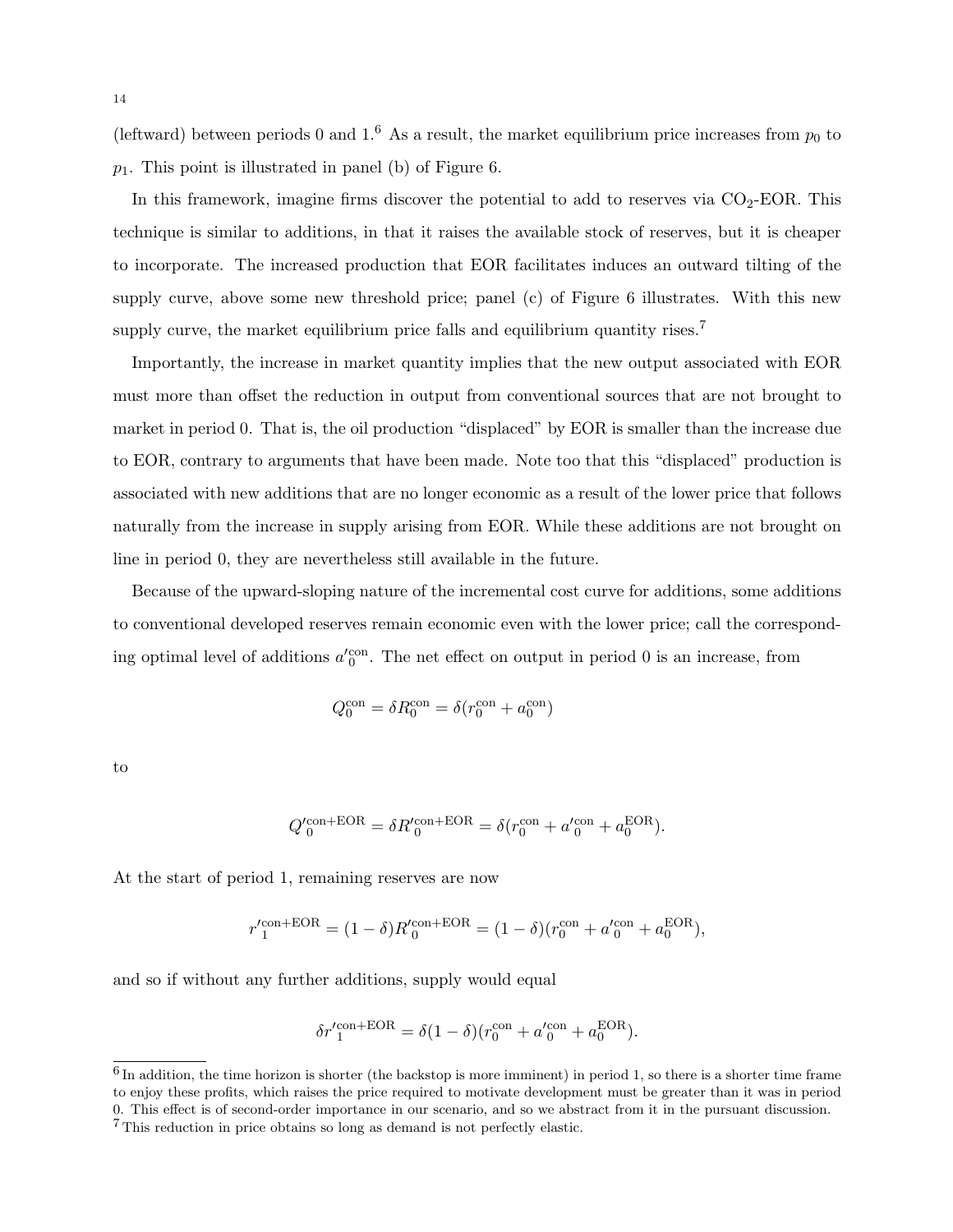This supply level corresponds to the intercept of the supply curve labeled  $S_1^{\text{con}+\text{EOR}}$  in panel (d) of Figure 6. The supply curve labeled  $S_1^{\text{con}}$  represents the component of overall supply that is provided by conventional sources, and has intercept

$$
\delta r'^{\rm con}_1 = \delta (1-\delta) (r^{\rm con}_0 + a'^{\rm con}_0).
$$

Because at  $p'_0$ , demand exceeds  $\delta r'^{\text{con+EOR}}_1$ , the new market equilibrium entails a higher price  $p'_1$ . To avoid clutter, we have set this price to correspond with the original period-0 price in the absence of EOR,  $p_0$ .<sup>8</sup>

At this price  $p'_1 = p_0$ , further additions to both conventional and EOR reserves become economic and are brought into production. Importantly, by our convenient assumption that  $p'_1 = p_0$ , the period-1 additions to conventional reserves that become economic,  $a'_{1}^{\text{con}}$ , are precisely those additions that would have been economic in period 0 in the absence of EOR, but became uneconomic as a result of the price drop from  $p_0$  to  $p'_0$ . That is,  $a'_1^{\text{con}} = a_0^{\text{con}} - a'_0^{\text{con}}$ . It follows that the conventional production out of these additions that would have been supplied in period 0, but was displaced, becomes part of overall production in period 1. The displacement is therefore only temporary: in this case it merely involves a one-period delay.

More generally, the ultimate impact of  $CO<sub>2</sub>-EOR$  upon cumulative oil production depends on the impacts in multiple periods. Panel (a) of Figure 7 compares the oil-price path with only conventional production,  $p_t^{\text{con}}$ , to that with added production from CO<sub>2</sub>-EOR,  $p_t^{\prime \text{con}+\text{EOR}}$ . Let  $T^{\text{con}}$ and  $T^{\text{con+EOR}}$  denote the times at which the oil price reaches  $\bar{p}$  in the scenario without and with CO2-EOR, respectively. Under both scenarios, the oil price increases over time. However, the addition of  $CO<sub>2</sub>-EOR$  production raises production in each period, as illustrated in panel (b) of Figure 7. In every such period, the increased production implies a lower price, and so the oil-price path  $p_t^{\text{con+EOR}}$  lies below the oil-price path  $p_t^{\text{con}}$  in panel (a).

At a certain point, each path hits a price ceiling  $\bar{p}$ , above which oil demand drops to zero. This is because  $\bar{p}$  represents the price of a renewable, "backstop" technology that is a perfect substitute for oil. At this price, oil production may still continue for some time, but no additions to reserves are made. Since the path  $p_t^{\text{con+EOR}}$  lies below the path  $p_t^{\text{con}}$ , it follows that  $T^{\text{con+EOR}} > T^{\text{con}}$ . In the example illustrated in panels (a) and (b) of Figure 7, where the backstop price does not change

<sup>8</sup> Of course, this scenario is coincidental. But our central point, that the net effect of introducing EOR will only be neutral in terms of the impact on ultimate oil production under very special circumstances, does not depend on this graphical assumption.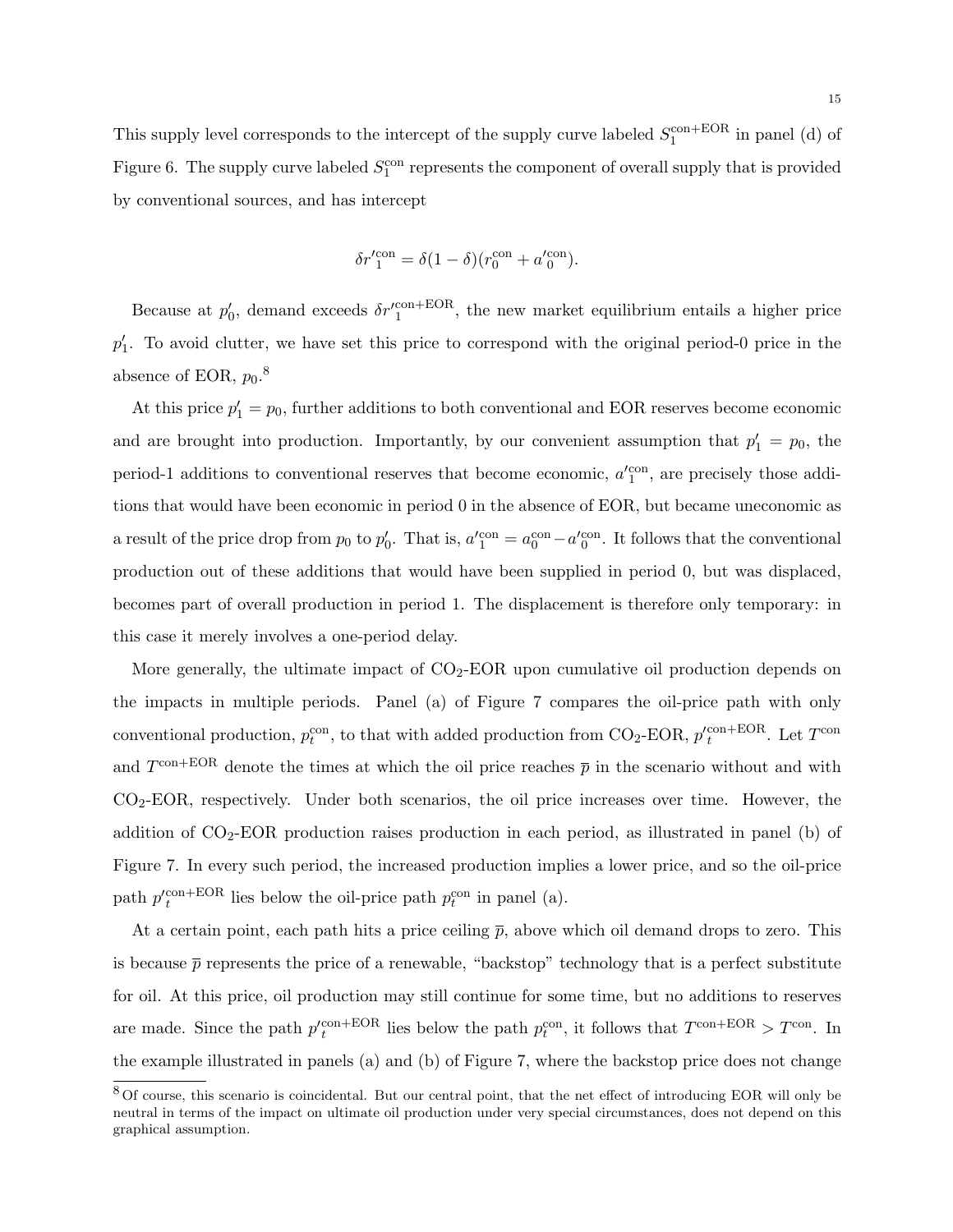

FIGURE 7. Oil-price and oil-production paths with and without  $CO<sub>2</sub>-EOR$ , when the price of the backstop technology is either constant (panels (a) and (b)) or falling over time (panels (c) and (d))

over time,  $T^{\text{con}} = 4$ , whereas  $T^{\text{con}+\text{EOR}} = 8$ . Importantly, because the backstop price is constant, all conventional projects that are economic without the introduction of EOR eventually become economic also when EOR is introduced. As a result, the accumulated amount of oil produced from conventional sources is unaffected (*i.e.*, the areas under the oil-quantity paths  $Q_t^{\text{con}}$  and  $Q_t^{\prime \text{con}}$  are identical). In other words, EOR production ultimately displaces no conventional oil production at all.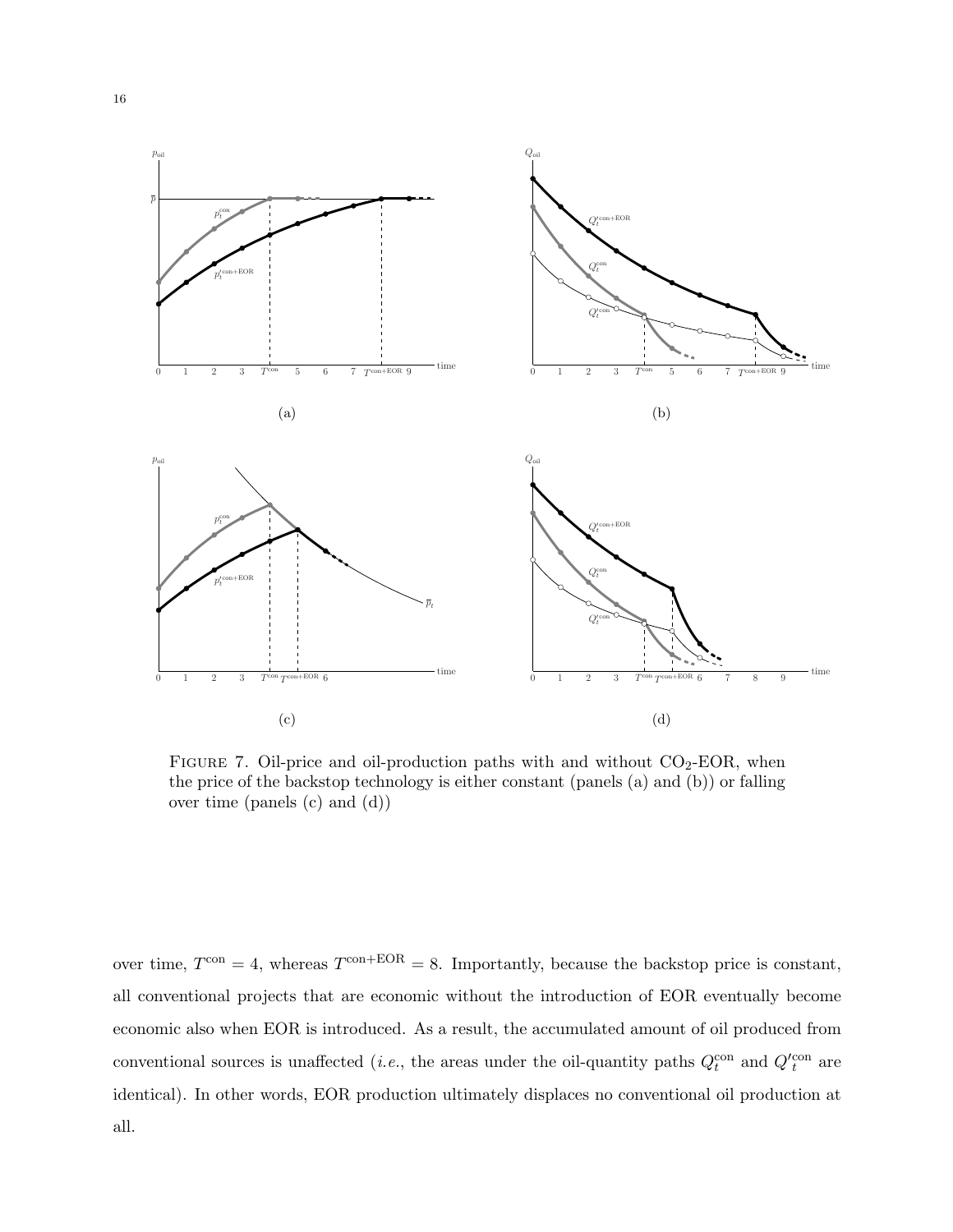If, on the other hand, the backstop price falls over time, matters are more complex.<sup>9</sup> In this scenario, the outward shift in the oil price implies that there is more time for the backstop price to decline, and as a result the backstop is reached at a lower price. Panel (c) of Figure 7 illustrates this point. This lower "terminal" oil price in turn induces a reduction in cumulative additions (*i.e.*, the area under the oil-quantity path  $Q_{t}^{\prime \text{con}}$  in panel (d) is smaller than the area under the oil-quantity path  $Q_t^{\text{con}}$ ). Ultimately, the net effect on total production turns on a comparison of this induced reduction on the one hand with the increased output associated with EOR on the other.

#### 4. conclusion

In this paper, we have investigated the impact of EOR on oil markets, paying specific attention to the interplay of supply and demand across time. A key result is that the introduction of EOR displaces oil production early on, as the lower prices that result from a supply expansion render some potential additions uneconomic. But over time, as depletion occurs and prices rise, the erstwhile displaced projects become economic. Accordingly, the introduction of EOR may not displace any production, though it necessarily will delay the development of some new sources of production. In the end, then, introduction of EOR will necessarily increase the total accumulated amount of oil produced. As any extra oil produced will ultimately yield  $CO<sub>2</sub>$  emissions, a key issue is how the extra  $CO<sub>2</sub>$  emissions associated with the net increase in oil extraction compares to the amount of CO2sequestered by EOR.

If the critical price at which the economy switches from oil to another energy source, which we have referred to as the backstop price, is constant across time, then it follows that all production that would have obtained if EOR were never introduced will also (eventually) be brought on line after EOR is introduced. The end result is that the introduction of EOR must necessarily raise total accumulated oil production by the time the backstop is adopted, with the amount of extra production corresponding to the level of oil produced by EOR. If the level of  $CO<sub>2</sub>$  sequestered by EOR is roughly equivalent to the amount of  $CO<sub>2</sub>$  generated by the consumption of this extra oil produced, then introducing EOR has no net effect on carbon emissions. By contrast, if the backstop price falls over time, as one might expect if learning occurs over time, and if this learning makes

 $9$  There is, we believe, good reason to expect the backstop price to fall: historically, R&D into technologies associated with renewable resources have produced striking cost reductions over time. If this pattern is indicative of likely trends going forward, then there seems to be good reason to anticipate the backstop price will decline over time.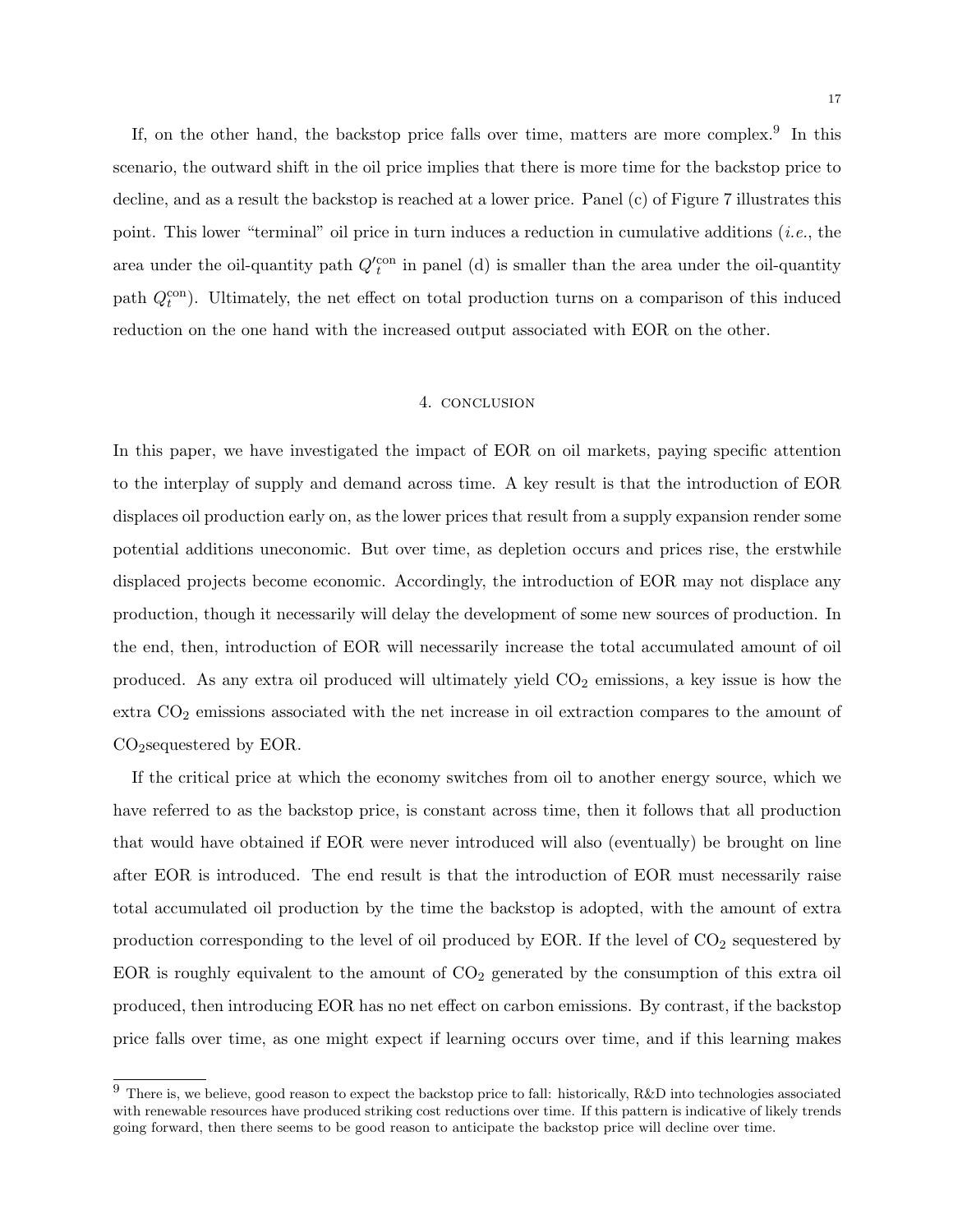the new technology more efficient, then some of the projects that are pushed out of the market after the introduction of EOR will never be developed. The implication is that the increase in total accumulated amount of oil produced is smaller than that described in the previous paragraph. It then follows that introducing EOR leads to a net reduction in the accumulated amount of  $CO<sub>2</sub>$ emitted over time.

In linking the impact of EOR upon carbon stocks, it is tempting to think that the timing of production changes is of paramount importance. But such an approach presumes that damages are linked to carbon stocks (indeed, the typical Integrated Assessment Model follows this approach). But if damages are linked to temperatures, as seems most likely, then the key question is: what effect does a change in the stream of emissions have upon the time path of temperatures? In this regard, Allen et al. (2009) have argued that it is the cumulative amount of  $CO<sub>2</sub>$  emitted by, say, 2050 that is of crucial importance, with the time path of those emissions being far less critical. Taking this perspective, the key consideration in evaluating the impact of EOR upon damages is the net effect on cumulative emissions over time.

This then raises the policy question of how to address the fact that, due to both geological factors and differing management practices, net  $CO<sub>2</sub>$  emissions by EOR projects vary widely. Whereas some projects sequester far less  $CO<sub>2</sub>$  per incremental barrel than the consumption of those barrels will generate, other projects sequester more (therefore arguably producing "green" oil). Presumably, one would want a policy to discourage the former class of projects, while promoting the latter class of projects. Fortunately, a comprehensive tax on  $CO<sub>2</sub>$  emissions (or an equivalent cap-and-trade scheme) will accomplish both objectives. It does so indirectly, through induced adjustments in the oil and  $CO<sub>2</sub>$  markets that reduce both the oil price that EOR projects receive and the  $CO<sub>2</sub>$  price that they pay. A large enough tax will in fact make that  $CO<sub>2</sub>$  price negative, thereby effectively acting as a sequestration subsidy. Moreover, these price adjustments will appropriately account for market switching between energy sources, thereby making the above-described "displacement" issue moot.

#### **REFERENCES**

Al-Shuraiqi, H. S., Muggeridge, A. H. and Grattoni, C. A. (2003). Laboratory investigations of first contact miscible WAG displacement: The effects of WAg ratio and flow rate, Working Paper 84894, Society of Petroleum Engineers (SPE).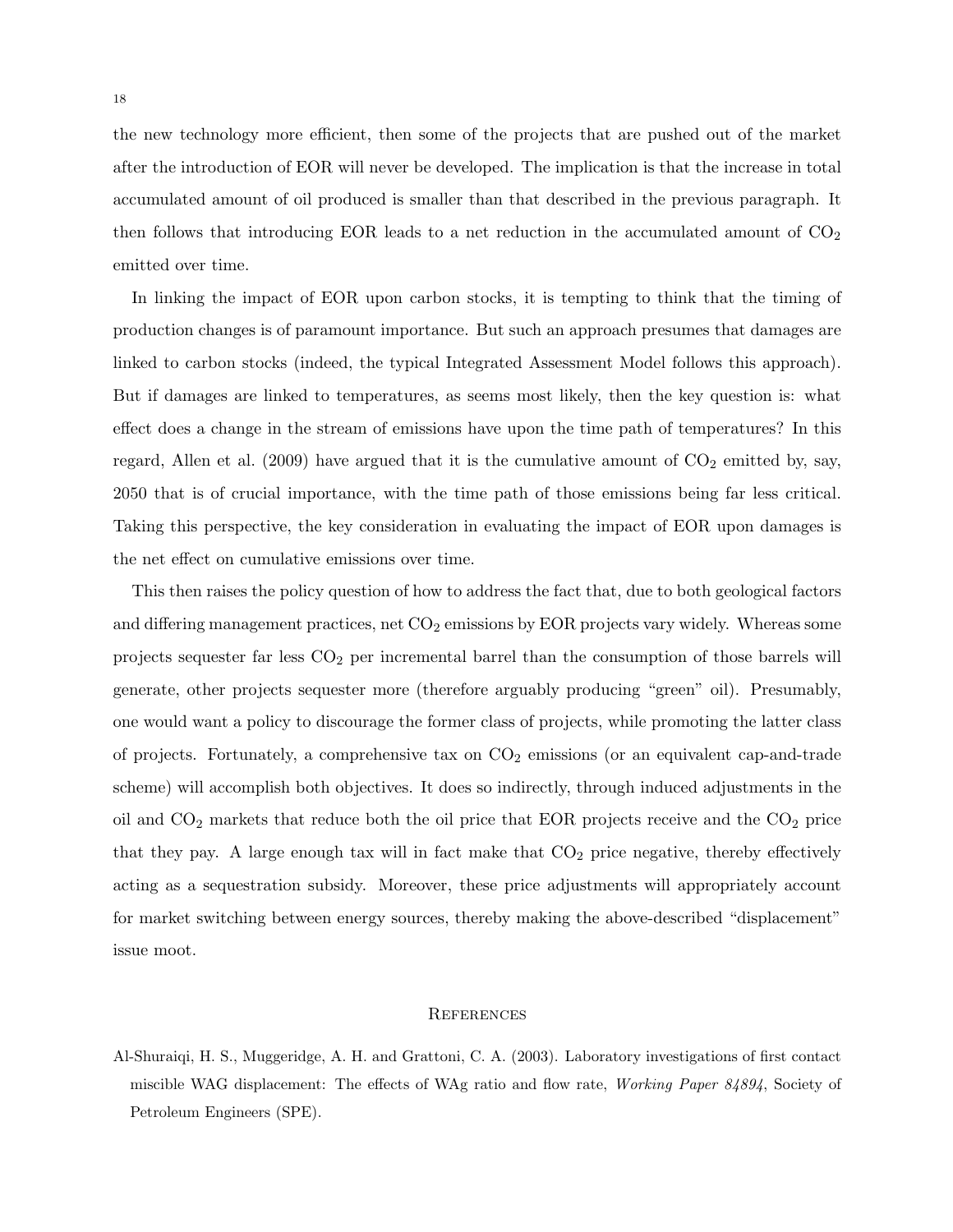- Allen, M. R., Frame, D. J., Huntingford, C., Jones, C. D., Lowe, J. A., Menihausen, M. and Meinhausen, N. (2009). Warming caused by cumulative carbon emissions towards the trillionth tonne, Nature 458: 1163– 1166.
- ARI (2010). U.S. oil production potential from accelerated deployment of carbon capture and storage. Advanced Resources International, White Paper prepared for Natural Resources Defense Council.
- Asghari, K. and Al-Dliwe, A. (2004). Optimization of carbon dioxide sequestration and improved oil recovery in oil reservoirs, GHGT-7 Proceedings.
- Babadagli, T. (2006). Optimization of  $CO<sub>2</sub>$  injection for sequestrationenhanced oil recovery and current status in canada, Advances in the Geological Storage of Carbon Dioxide, Springer, pp. 261–270.
- Dooley, J., Dahowski, R. and Davidson, C. (2010). CO<sub>2</sub>-driven enhanced oil recovery as a stepping stone to what?, Technical Report PNNL-19557, Pacific Northwest National Laboratory.
- Faltinson, J. and Gunter, B. (2011). Net CO<sub>2</sub> stored in North American EOR projects, Journal of Canadian Petroleum Technology  $50(7/8)$ : 55–60.
- Forooghi, A., Hamouda, A. and Eilertsen, T. (2009). Co-optimization of  $CO<sub>2</sub>$  EOR and sequestration in a North Sea chalk reservoir. SPE 125550.
- Ghomian, Y., Sepehrnoori, K. and Pope, G. (2010). Efficient investigation of uncertainties in flood design parameters for coupled  $CO<sub>2</sub>$  sequestration and enhanced oil recovery. SPE 1397380.
- Guo, X., Du, Z., Sun, L. and Fu, Y. (2006). Optimization of tertiary water-alternate-CO<sub>2</sub> flood in Jilin oil field of China: Laboratory and simulation studies, Working Paper 99616, Society of Petroleum Engineers (SPE).
- Jahangiri, H. R. and Zhang, D. (2011). Optimization of the net present value of carbon dioxide sequestration and enhanced oil recovery. OTC 21985.
- Jessen, K., Kovscek, A. R. and Orr Jr., F. M. (2005a). Increasing  $CO_2$  storage in oil recovery, *Energy* Conversion and Management 46: 293–311.
- Jessen, K., Kovscek, A. R. and Orr Jr., F. M. (2005b). Increasing  $CO_2$  storage in oil recovery, *Energy* Conversion and Management 46: 293–311.
- Juanes, R. and Blunt, M. J. (2006). Analytical solutions to multiphase first-contact miscible models with viscous fingering, Transport in Porous Media 64: 339–373.
- Koottungal, L. (2012). 2012 worldwide EOR survey, *Oil & Gas Journal*  $110(4)$ : 57–69.
- Kovscek, A. and Cakici, M. (2005). Geologic storage of carbon dioxide and enhanced oil recovery. ii. cooptimization of storage and recovery, *Energy Conversion and Management* 46: 1941–1956.
- Kuuskraa, V., Van Leeuwen, T. and Wallace, M. (2010). Improving domestic energy security and lowering  $CO_2$  emissions with 'next generation'  $CO_2$ -enhanced oil recovery  $(CO_2$ -EOR). US Department of Energy/National Energy Technology Laboratory, DOE/NETL-2011/1504.
- Leach, A., Mason, C. F. and van 't Veld, K. (2010). Co-optimization of enhanced oil recovery and carbon sequestration, *Climates of Change: Sustainability Challenges for Enterprise Working Paper 005*, Smith